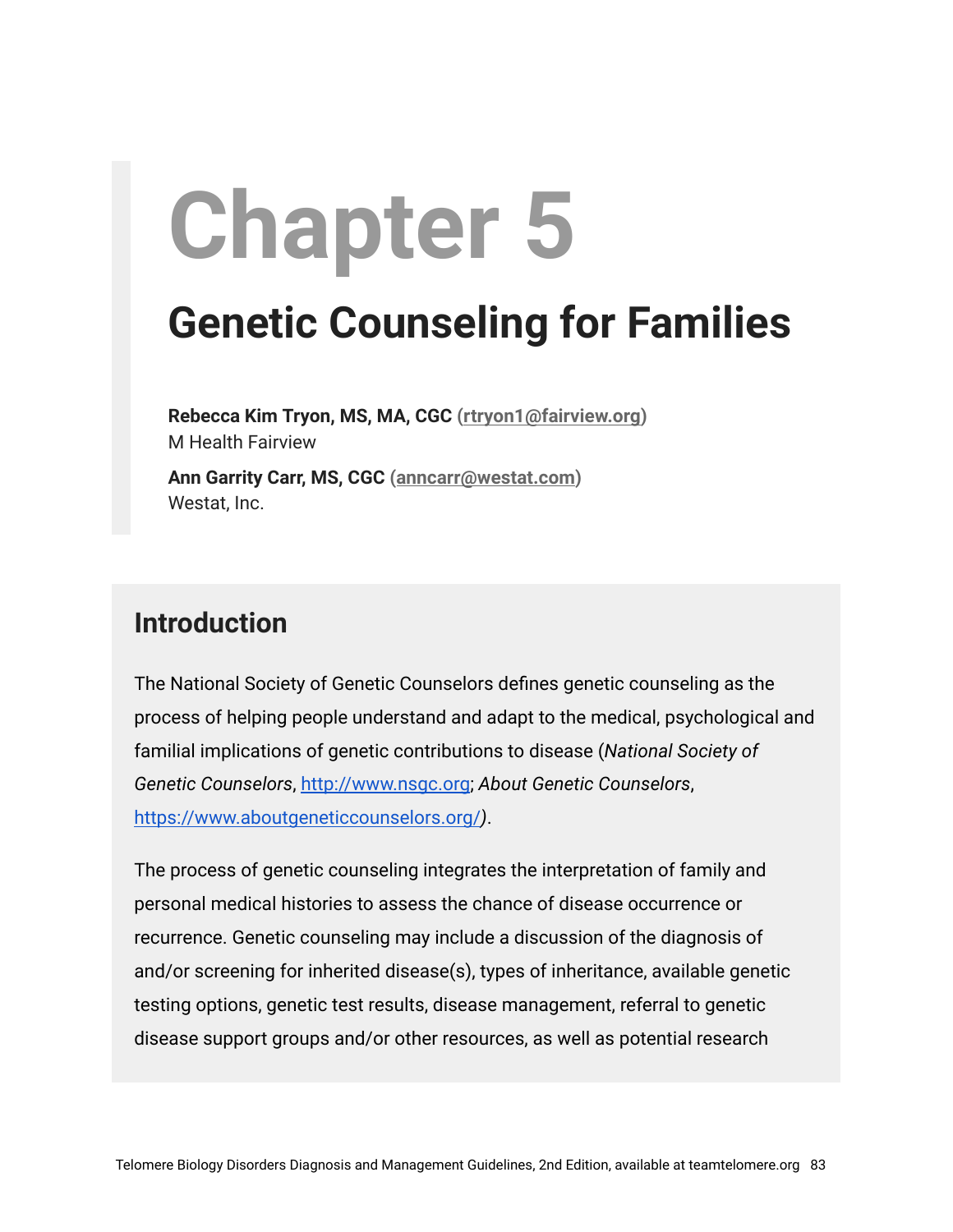#### opportunities*.*

Genetic counselors are generally master's degree level healthcare professionals who typically work as part of a medical care team. An appointment with a genetic counselor may provide individuals and families with a better understanding of a telomere biology disease (TBD) diagnosis through discussions including family history, clinical findings, general and TBD-specific genetic information, genetic testing options and results, psychological and social issues, risk assessment for other family members, family planning, and identification of support options for families with a TBD. A local genetic counselor can be found through the [findageneticcounselor.nsgc.org](http://findageneticcounselor.nsgc.org/) website.

### **Overview of the Genetics of Telomere Biology**

Our cells contain all of our genetic material, called DNA, in 23 pairs of chromosomes. Chromosome pairs 1-22 are autosomal meaning they are the same between males and females. The last pair of chromosomes are called the sex chromosomes. Males have an X and a Y sex chromosome while females have two X chromosomes. Individual genetic instructions in our DNA are called genes. Genes encode all the instructions needed for our bodies to function properly. The genes in our DNA are made up of four bases called adenine (A), guanine (G), thymine (T), and cytosine (C). Combinations of these bases in groupings of three encode twenty amino acids. Amino acids are assembled together, like beads on a string, to make proteins. Proteins contain the information necessary for cells to perform their specific functions.

If the A, T, G, and C bases of the amino acid code are changed, the protein will not be assembled or function properly. Changes in the gene are called variants (historically called mutations). In the case of genes associated with TBD, the variants affect proteins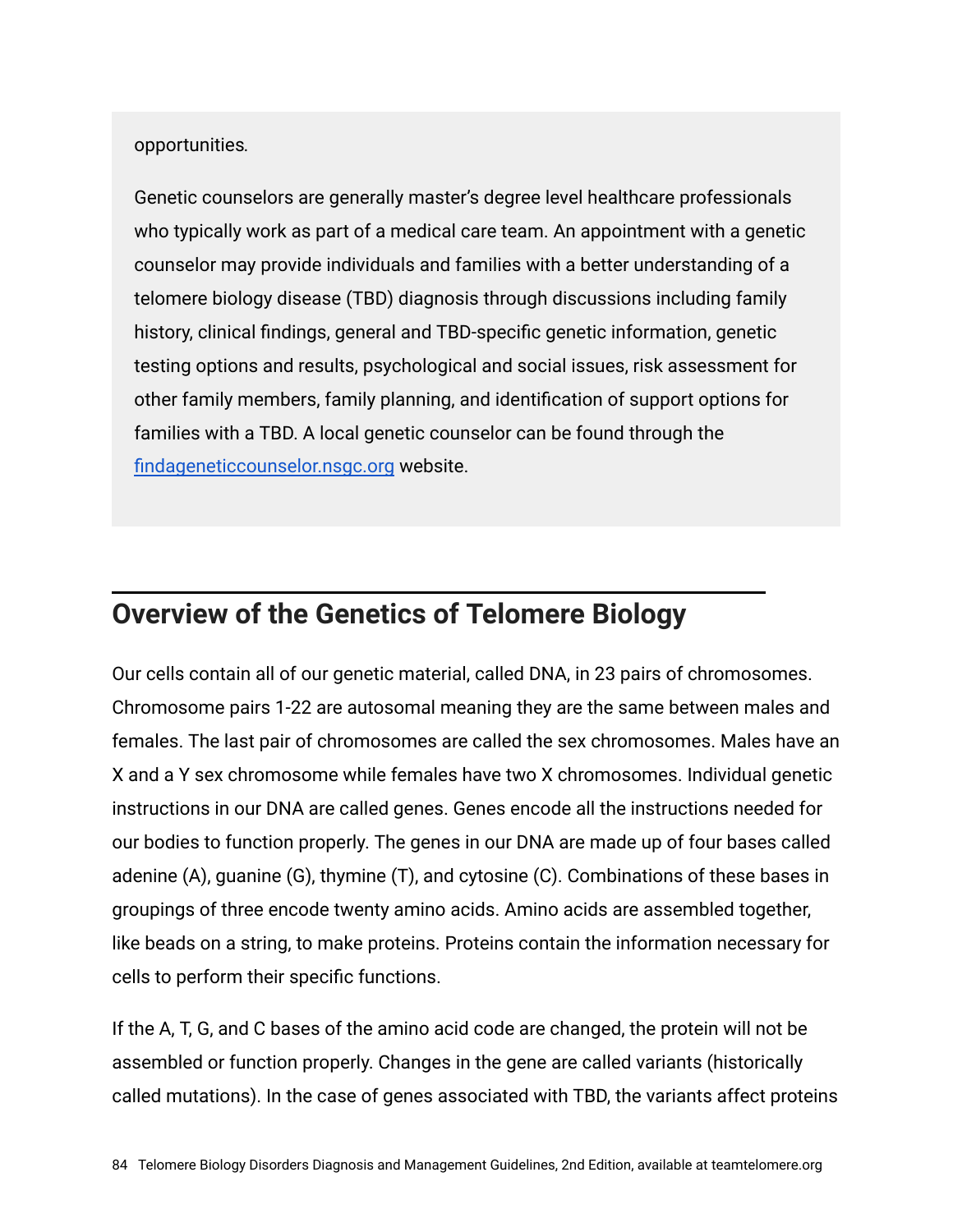important in maintaining the ends of our chromosomes called telomeres. Telomeres are essential for the stability of our chromosomes, thus individuals with TBD-associated genetic variant(s) will most often have shorter than normal telomeres for an individual of their age (see also Chapter 2, Why Telomeres Matter).

# **The Genetics & Inheritance of TBD**

As of March 2021, there are 15 established genes known to be associated with TBDs: *ACD*, *CTC1*, *DKC1*, *NAF1*, *NHP2*, *NOP10*, *PARN*, *POT1*, *RTEL1, STN1*, *TERC*, *TERT*, *TINF2*, *WRAP53*, and *ZCCHC8*. There are other genes for which there is limited evidence for an association with TBDs: *DCLRE1B*/*SMN1B*/*Apollo*, *GRHL2*, *LIG4*, *MDM4*, *NPM1*, *RPA1*, and *USB1*. At least 70% of individuals who meet clinical diagnostic criteria for DC have a disease-causing variant in one of the established genes [1].

TBDs can be inherited in an autosomal or X-linked pattern. Both males and females have two copies of autosomal genes. Autosomal dominant (AD) inheritance means that an individual only needs a disease-causing variant on one copy of an autosomal gene to have a TBD. Each child of an individual with an AD variant has a 50% chance of inheriting the variant from that parent (Table 1).

Autosomal recessive (AR) inheritance means that an individual has a TBD from having a disease-causing variant on both copies of the same autosomal gene associated with TBD. When a child has an AR form of TBD, each of their parents is typically a "carrier" of one of the disease-causing variants identified in the child. In each pregnancy for two carriers together, there is a 25% chance to have a child inherit both variants and have a TBD, a 50% chance to have a child who inherits one variant and is a carrier of TBD, and a 25% chance of having a child who does not inherit either variant. For two individuals to have a child with AR TBD, they must both carry a variant in the same TBD-associated gene (Table 1).

Some of the TBD autosomal genes can be associated with both autosomal dominant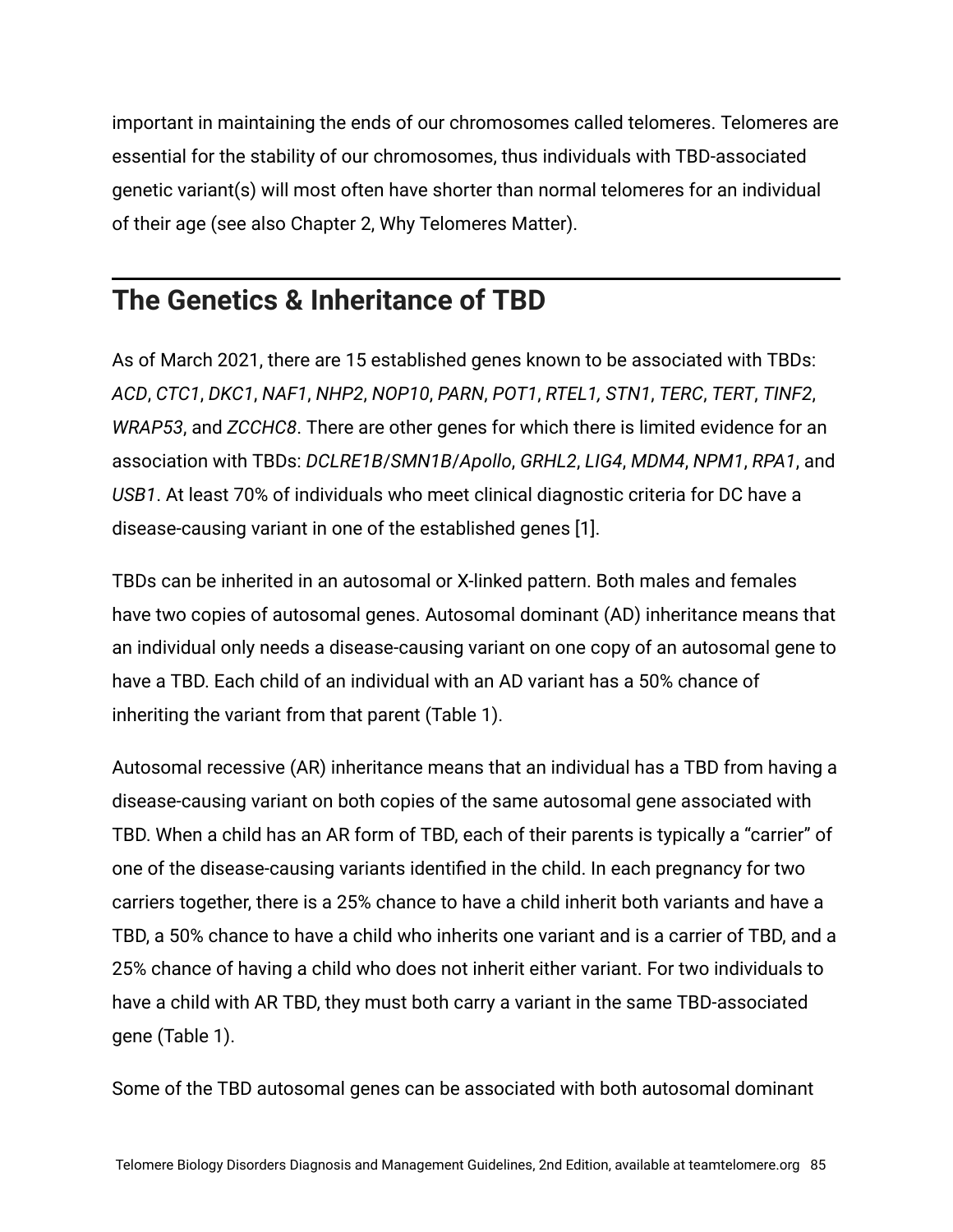and autosomal recessive disease (Table 1). Typically, individuals with a disease-causing variant in one copy of the TBD-associated gene (AD) have milder disease than individuals with a disease-causing variant on both copies of the same gene (AR).

While the majority of the genes associated with TBDs are autosomal, one TBD-associated gene called *DKC1* is located on the X chromosome and is inherited in an X-linked (XL) pattern (see Table 1). Since female sex chromosomes are XX, they have two X chromosomes and two copies of the *DKC1* gene. Since male sex chromosomes are XY, they only have one X chromosome and only one copy of the *DKC1* gene. Males who have a disease-causing variant on their only copy of the *DKC1* gene are expected to have symptoms since they no longer have any functioning *DKC1*. Females with a disease-causing variant on one of their two copies of *DKC1* gene tend to be either unaffected or have more mild symptoms because they have a second, working copy of *DKC1*. Historically, females with a *DKC1* gene variant were referred to as "carriers" as they have an increased chance of having a child with a TBD. This term has faced some opposition, as it does not account for the symptoms that some women with this form of TBD may experience.

Any child of a female with an XL variant will have a 50% chance of inheriting the X chromosome with the variant. Males who inherit the variant are expected to have disease symptoms while females who inherit the variant could have an increased chance of developing some symptoms in their lifetime. Each daughter has a 50% chance of inheriting the X chromosome with the variant. Males with XL TBD will pass the variant to all of their daughters (who inherit the X chromosome with the *DKC1* gene variant) and none of their sons (who inherit the Y chromosome).

In the majority of cases, the variant(s) that is causing the TBD symptoms in an individual was inherited from one or both parents. However, in some cases the disease-causing variant was new in the individual with a TBD. This is called a *de novo* variant. If a TBD-associated variant is found in a proband but not found in a parent, it is considered likely *de novo*. Due to the small chance of gonadal mosaicism in a parent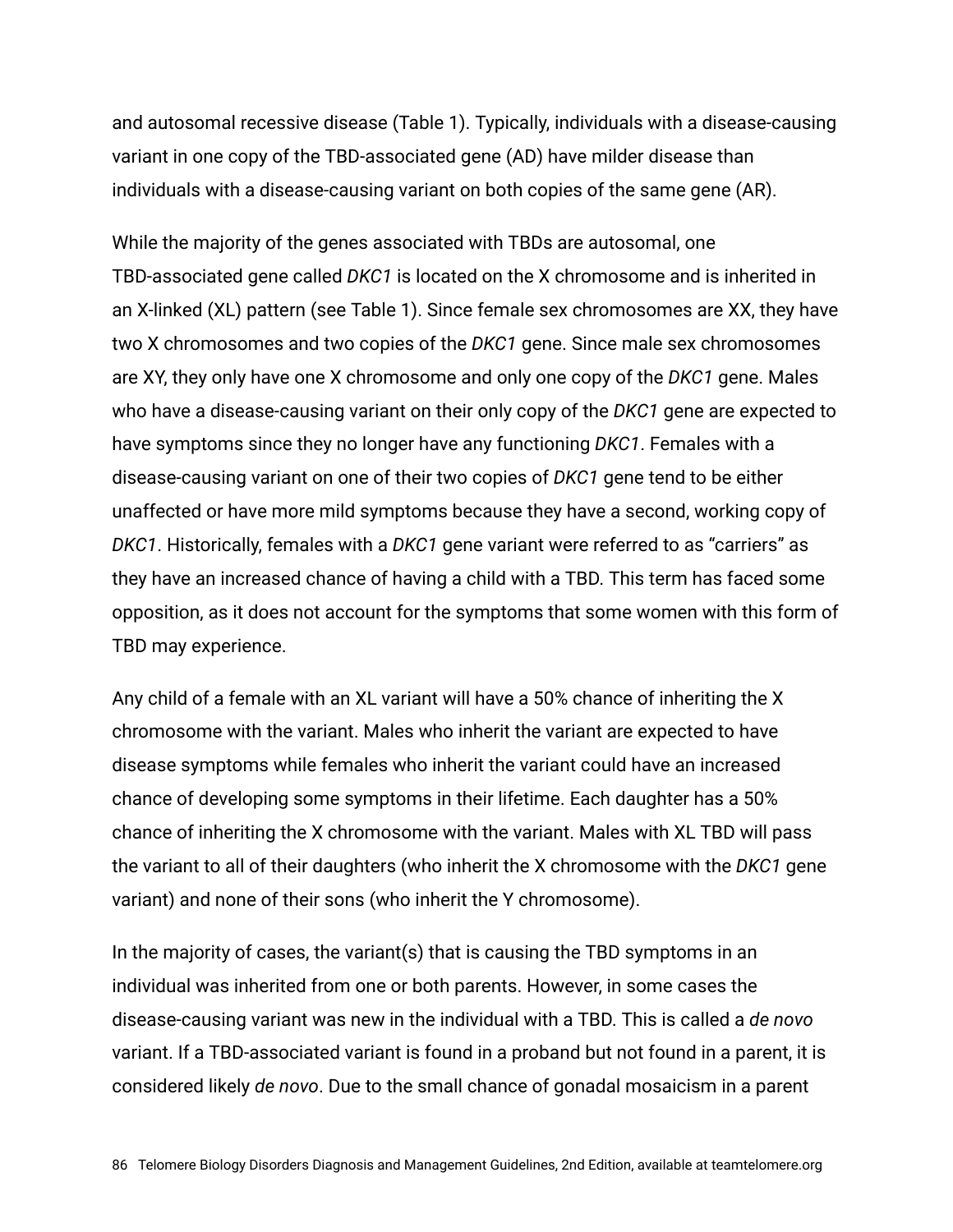with negative testing, there remains a small residual chance of disease recurrence in a future pregnancy.

| <b>Mode of Inheritance</b>                             | <b>TBD Gene(s)</b>                         |
|--------------------------------------------------------|--------------------------------------------|
| X-linked (XL)                                          | DKC1                                       |
| Autosomal Dominant (AD)                                | NAF1, TERC, TINF2, ZCCHC8                  |
| Autosomal Dominant (AD) or<br>Autosomal Recessive (AR) | ACD, NHP2, PARN, RTEL1, TERT               |
| Autosomal Recessive (AR)                               | CTC1, NOP10, POT1, STN1 (OBFC1),<br>WRAP53 |

**Table 1: Mode of Inheritance of TBD and Possible TBD Associated Genes**

#### **Genotype/Phenotype Correlations and**

# **Symptom Variability**

The variant(s) and the TBD-associated gene that is impacted is called the genotype. The phenotype refers to the clinical symptoms identified in an individual.

Genotype/phenotype correlations refers to the association between the possible or likely clinical symptoms based on the identified genotype. This section highlights some of the genotype/phenotype findings for various TBD-associated genes. It is important to know that even within individuals in the same family with the same genetic cause of TBD, the symptoms that each individual experiences and the age of symptom onset can vary. This is called variable expressivity. Further, not everyone with the gene variant associated with TBD may show symptoms of the disease. This is called reduced penetrance. Finally, in some families with TBD, subsequent generations may be more severely affected or have an earlier onset of disease than in previous generations. This is called anticipation.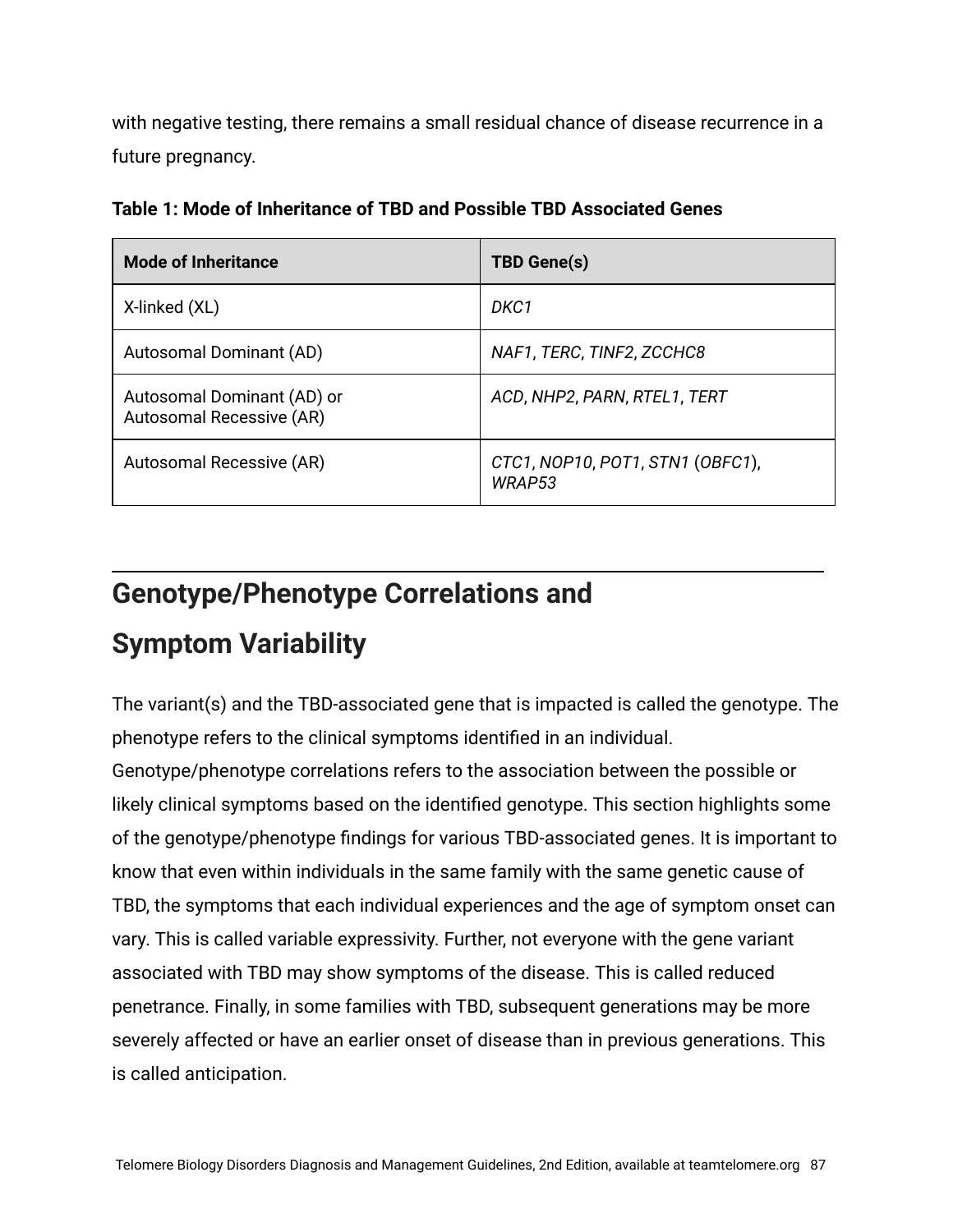These concepts help explain why the term telomere biology disorders, or TBD, is used in this second edition of the Clinical Guidelines instead of dyskeratosis congenita. While historically dyskeratosis congenita was defined by the classic clinical triad (see Chapters 3, Diagnosing TBDs & Subtypes of TBDsand 6, Dermatologic Manifestations), it is now known that the spectrum of disease extends from pediatric patients with classic presentations to individuals presenting with a single symptom, such as pulmonary fibrosis, in adulthood. Based on this understanding, the term TBD is used to describe families with telomere disease, as it encompasses the full spectrum of symptoms in disorders of telomere maintenance.

*ACD***:** Heterozygous (AD) and compound heterozygous (AR) variants in *ACD* have been reported. A three generation family with a heterozygous *ACD* variant presented with short telomeres, bone marrow failure, and oral cancer without dysmorphism, mucocutaneous manifestations, or anomalies of the skeletal, cardiac or urogenital system [2]. A compound heterozygous case was reported with clinical features consistent with Hoyeraal Hreidarsson syndrome including microcephaly, cerebellar hypoplasia, developmental delay, oral leukoplakia, nail dystrophy, and esophageal stenosis [3].

*CTC1*: Homozygous and compound heterozygous variants (both AR) in *CTC1* have been associated with Coats Plus and less commonly with classic dyskeratosis congenita [4-7]. Limited information is available on possible disease symptoms in carriers [8]. Some reports have demonstrated telomere lengths at or less than the first percentile for age in homozygous/compound heterozygous cases while heterozygous relatives had telomere lengths on the lower end of normal [7, 9]. Others have reported normal telomere length studies in cases, carriers and controls [5, 6].

*DKC1*: Males with a hemizygous (XL) variant in the *DKC1* gene can present with a wide range of clinical phenotypes. The classic triad is commonly seen in males with *DKC1* variants. The classic dyskeratosis congenita and Hoyeraal Hreidarsson syndrome phenotypes predominate; however, more isolated disease symptoms or later onset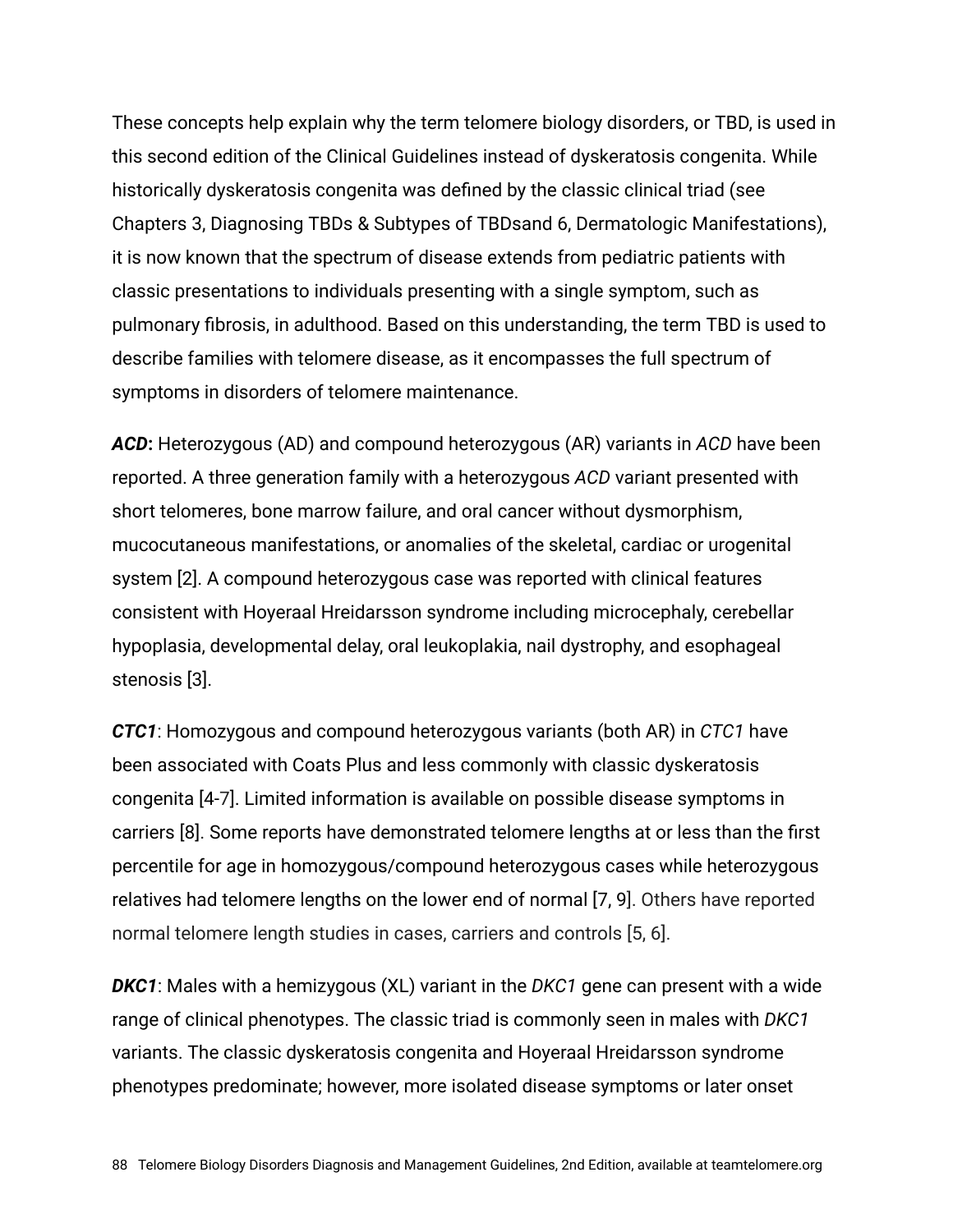disease severity has been reported [10-13]. Females with *DKC1* (previously called carriers) can be asymptomatic or show more mild disease symptoms such as features of the classic triad, dental anomalies, hair abnormalities although some isolated cases of women with more pronounced disease symptoms have been reported [14-17].

*NAF1***:** Heterozygous (AD) frameshift variants have been identified in individuals with short telomere length, pulmonary fibrosis, and bone marrow failure [18]**.**

*NHP2*: Homozygous and compound heterozygous variants (both AR) in *NHP2* were originally reported in cases with classic dyskeratosis congenita findings [19, 20]. A subsequent publication demonstrated a compound heterozygous case with the Hoyeraal Hreidarsson syndrome phenotype including intrauterine growth retardation, microcephaly, cerebellar hypoplasia, developmental disability, lymphopenia, and the classic triad. In addition, multiple heterozygous (AD) cases were reported with aplastic anemia, interstitial lung disease, and pulmonary fibrosis. While both the individuals with apparent autosomal recessive and autosomal dominant disease had telomere lengths at or less than the 1st percentile for age, the parents of the child with HH who are heterozygotes had normal telomeres and were reportedly asymptomatic in young adulthood [21].

*NOP10*: A homozygous (AR) variant in *NOP10* was reported in three siblings with reticular skin pigmentation and nail dystrophy without leukoplakia. Other symptoms included abnormal dentition, thickening of the skin on the palms and soles, and short telomeres. One individual had hypocellular bone marrow and pancytopenia. Heterozygous relatives had telomeres that were significantly shorter than controls but not as short as the homozygous cases [22]. A more recent report identified two second cousins once-removed with the same homozygous variant in the *NOP10* gene presenting in infancy with cataracts, hearing impairment, nephrotic syndrome, enterocolitis and short telomeres. One child was also found to have cerebellar hypoplasia and hypomyelination. One relative with a heterozygous variant had hearing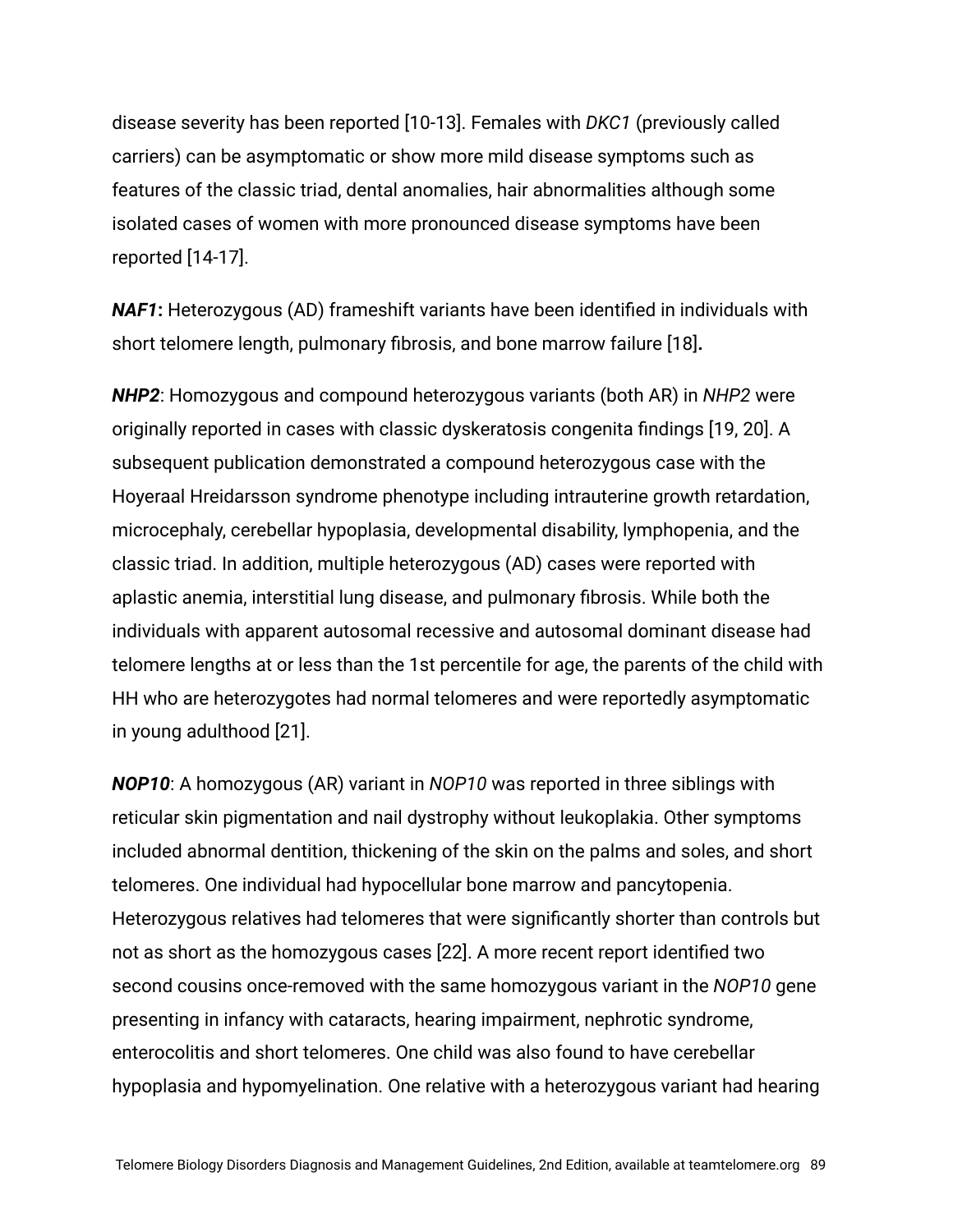impairment [23].

*PARN***:** Homozygous/compound heterozygous (both AR) and heterozygous (AD) variants in *PARN* present with a severe phenotype in some individuals, while others have pulmonary fibrosis. Clinical findings may include short telomeres [24] and immunologic abnormalities [25], as well as intrauterine growth retardation, microcephaly, central nervous system calcifications, severe developmental delay, cerebellar hypoplasia, esophageal and urethral stenosis, hip avascular necrosis, bone marrow failure abnormal skin pigmentation, oral leukoplakia, nail dysplasia, hyperkeratosis of palms and soles, and multiple fractures [26, 27].

*POT1*: Homozygous (AR) variants in the *POT1* gene have been associated with a very early onset and rapidly progressing form of Coats Plus (CP). The reported symptoms included intrauterine growth retardation, leukoencephalopathy, gastrointestinal ectasia, bone fracture, developmental disabilities, and sparse hair in addition to the intracranial calcifications and retinal exudates that are typical of CP [28]. Heterozygous (AD) variants in *POT1* have also been associated with an increased risk of developing certain malignancies [29].

*RTEL1***:** Heterozygous (AD) and homozygous/compound heterozygous (both AR) variants have been reported in *RTEL1* in association with short telomeres and disease. A founder *RTEL1* variant, R1264H, has been identified in the Ashkenazi Jewish population [30, 31]. Clinical findings for individuals with homozygous or compound heterozygous variants may be suggestive of DC or Hoyeraal Hreidarsson syndrome and may be more severe than those with heterozygous variants [31-33]. Multiple families with heterozygous variants in *RTEL1* have presented with adult-onset disease, often with an isolated feature such as pulmonary fibrosis, liver disease, or bone marrow failure [32-35]. Importantly, these phenotypes are not necessarily uniform in families, and other disease features may be seen, including the dyskeratosis congenita phenotype [36-37].

*STN1*: Two patients with homozygous (AR) variants in the *STN1* gene have been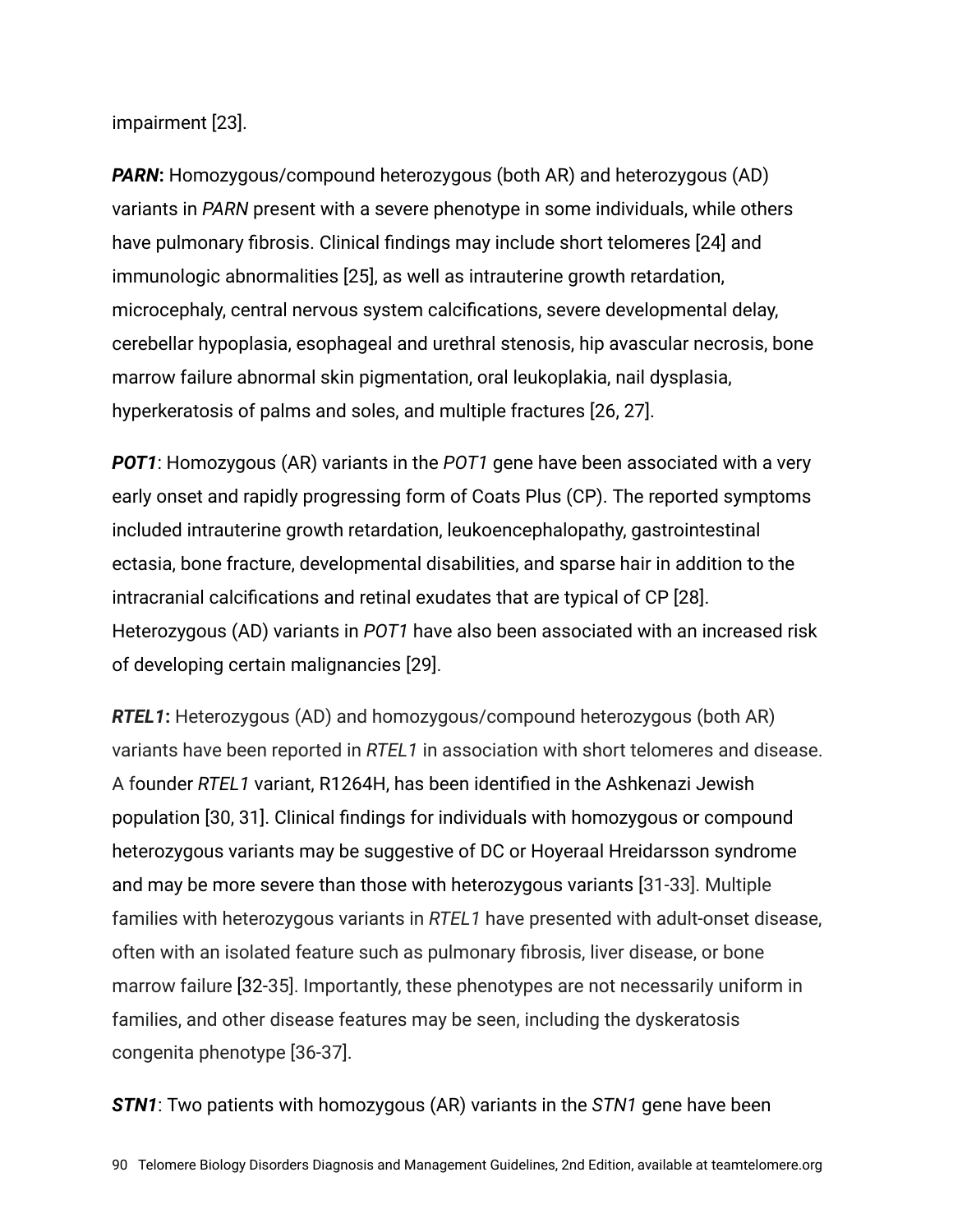reported with a Coats Plus phenotype. Symptoms included intrauterine growth retardation, premature greying, poor growth, liver fibrosis, portal hypertension, esophageal varices, brain calcifications with white matter changes, osteopenia, gastrointestinal hemorrhage, telangiectasia, and pancytopenia with hypocellular bone marrow. One patient developed significant neurologic disease including spasticity, dystonia, and ataxia. One of the reported cases had normal telomere lengths while the other had short telomeres [38].

*TERC*: Variants in the *TERC* gene have been associated with a wide phenotypic spectrum from unaffected adults to pediatric onset disease. Some individuals present with isolated features of telomere disease such as lung, liver or hematologic abnormalities in later adulthood while others present with more classic dyskeratosis congenita symptoms with some or all of the classic triad including a possible case with the Hoyeraal Hreidarsson phenotype [39-43]. While telomere lengths are often less than the first percentile for age, some affected individuals have telomere lengths that are more moderately short [44-46]. While TERC is associated with an autosomal dominant form of TBD, a case of more pronounced disease in an individual with two *TERC* gene variants has been reported [47].

*TERT***:** Heterozygous (AD) and homozygous/compound heterozygous (both AR) variants in the *TERT* gene have been associated with disease symptoms. Some individuals with one variant in *TERT* may have classical DC findings such as the clinical triad, bone marrow failure, cancer, and liver cirrhosis [46, 48, 49]. However, others may only have an isolated disease symptom such as pulmonary fibrosis [50] or be asymptomatic. Additionally, those with homozygous/compound heterozygous *TERT* variants may have a severe Hoyeraal-Hreidarsson phenotype [51]. As with the *TERC* gene, telomere lengths are often less than the first percentile for age, some affected individuals have telomere lengths that are more moderately short [44-46].

*TINF2***:** Variants in the *TINF2* gene are heterozygous (AD), often identified in exon 6 of the gene, and commonly *de novo*. Patients with *TINF2* variants usually have very short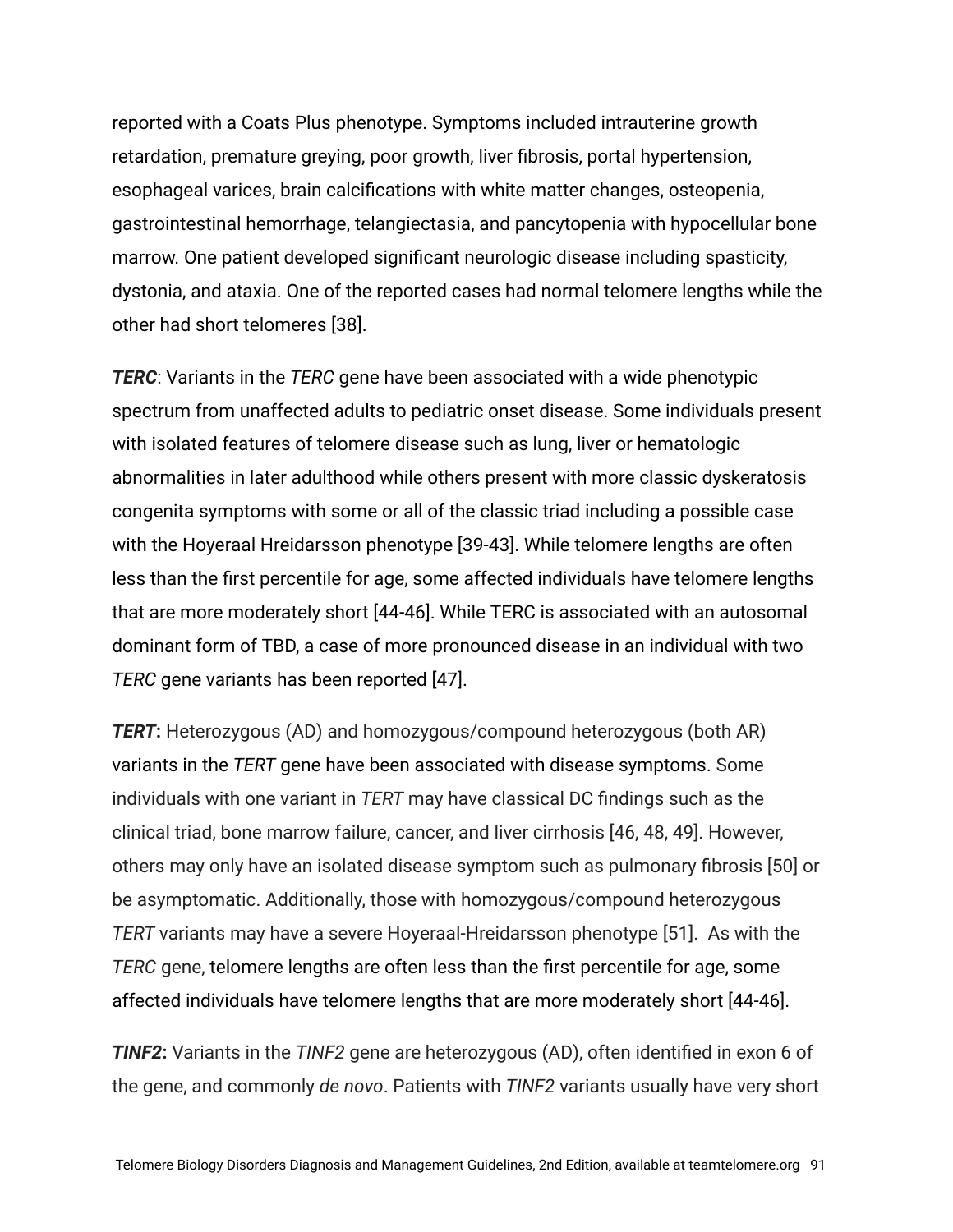telomeres. Clinical findings may be severe (some *TINF2* variants have been identified in those with Hoyeraal Hreidarsson or Revesz syndromes) and include aplastic anemia, bone marrow failure, dystrophic nails, skin abnormalities, leukoplakia, oral cancer, osteoporosis, avascular necrosis of the hip, epiphora, pulmonary fibrosis, gastrointestinal hemorrhage, bilateral exudative retinopathy, intracranial calcification, microcephaly, developmental delay, and immune deficiency [49, 52, 53].

*WRAP53*: Patients with compound heterozygous (AR) variants in the *WRAP53* gene have been reported with classic dyskeratosis congenita symptoms including the classic triad, bone marrow failure, and telomere lengths less than the 1st percentile for age [54, 55]. In addition, *WRAP53* variants have been reported in association with the Hoyeraal-Hreidarsson variant of telomere disease including cerebellar hypoplasia, developmental disabilities, microcephaly, intrauterine growth retardation, hypotonia, gastrointestinal abnormalities and progressive bone marrow failure among other findings [55]. Heterozygotes were reported as healthy with normal telomere lengths.

*ZCCHC8***:** Heterozygous (AD) variants in the *ZCCHC8* gene have been associated with pulmonary fibrosis, bone marrow failure and short telomeres [56].

#### **Genotype/Phenotype for Possible TBD-Associated Genes**

*DCLRE1B***/***SMN1B***/***Apollo***:** A patient with clinical features of Hoyeraal-Hreidarsson syndrome (severe intrauterine growth retardation, microcephaly, cerebellar hypoplasia, lack of B lymphocytes, progressive aplastic anemia, severe enteropathy, severe bone marrow failure) was identified as having a heterozygous (AD) variant in *Apollo* [57].

*GRHL2***:** Two consanguineous families with an original diagnosis of dyskeratosis congenita were found to have different homozygous (AR) variants in the *GRHL2* gene. Variants in *GRHL2* have been associated with ectodermal dysplasia/short stature syndrome with clinical features that overlap with TBD including nail dystrophy, abnormal oral pigmentation, and keratoderma and hyperkeratosis of the hands and feet. Telomere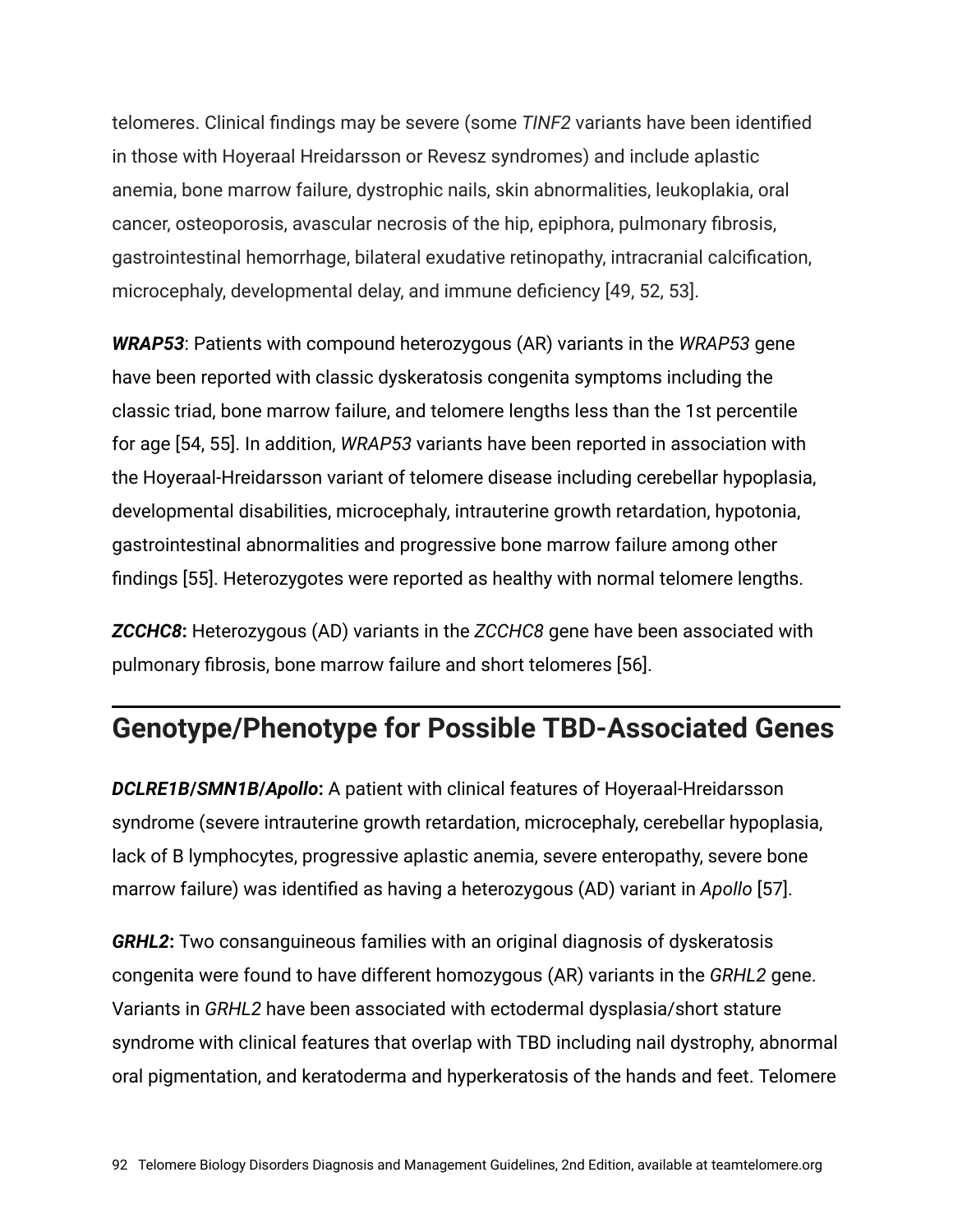lengths were not reported to be short [58].

*LIG4***:** Two families with an original diagnosis of dyskeratosis congenita were found to have compound heterozygous (AR) variants in the *LIG4* gene. Variants in *LIG4* have been associated with *LIG4*/Dubowitz syndrome. Some overlapping features of TBD and *LIG4/*Dubowitz include bone marrow failure, various skin abnormalities, immune deficiency, microcephaly, and developmental delay. Telomere lengths were not reported to be short [58].

*MDM4***:** One report identified four heterozygous (AD) *MDM4* gene cases and one obligate carrier in one family. Phenotypes included neutropenia, bone marrow hypocellularity, AML, HNSCC, B cell deficiency, vague gastrointestinal symptoms, and chronic pain [59].

*NPM1***:** Two patients have been reported with heterozygous (AD) *NPM1* variants located in the same region of the gene. One patient had severe growth defects at birth, thumb abnormalities and thrombocytopenia, and the other had skin pigmentation abnormalities, nail dystrophy, microcephaly, developmental delay, short stature, skeletal abnormalities in the radius, and bone marrow failure [60].

*RPA1***:** A child presenting with pancytopenia, hypocellular bone marrow, the mucocutaneous triad, a congenital renal anomaly, and short telomeres had a *de novo* heterozygous (AD) variant in *RPA1*. The allelic frequency of the variant was higher in fibroblasts than bone marrow, and two somatic compensatory events were identified, likely consistent with a gain-of-function effect [61].

*USB1***:** Eight families with an original diagnosis of dyskeratosis congenita were found to have homozygous (AR) variants in the *USB1* gene. Variants in *USB1* have been associated with poikiloderma with neutropenia. Overlapping findings between TBD and poikiloderma with neutropenia include bone marrow failure, abnormal skin pigmentation and nail abnormalities. Telomere lengths were not reported to be short [58].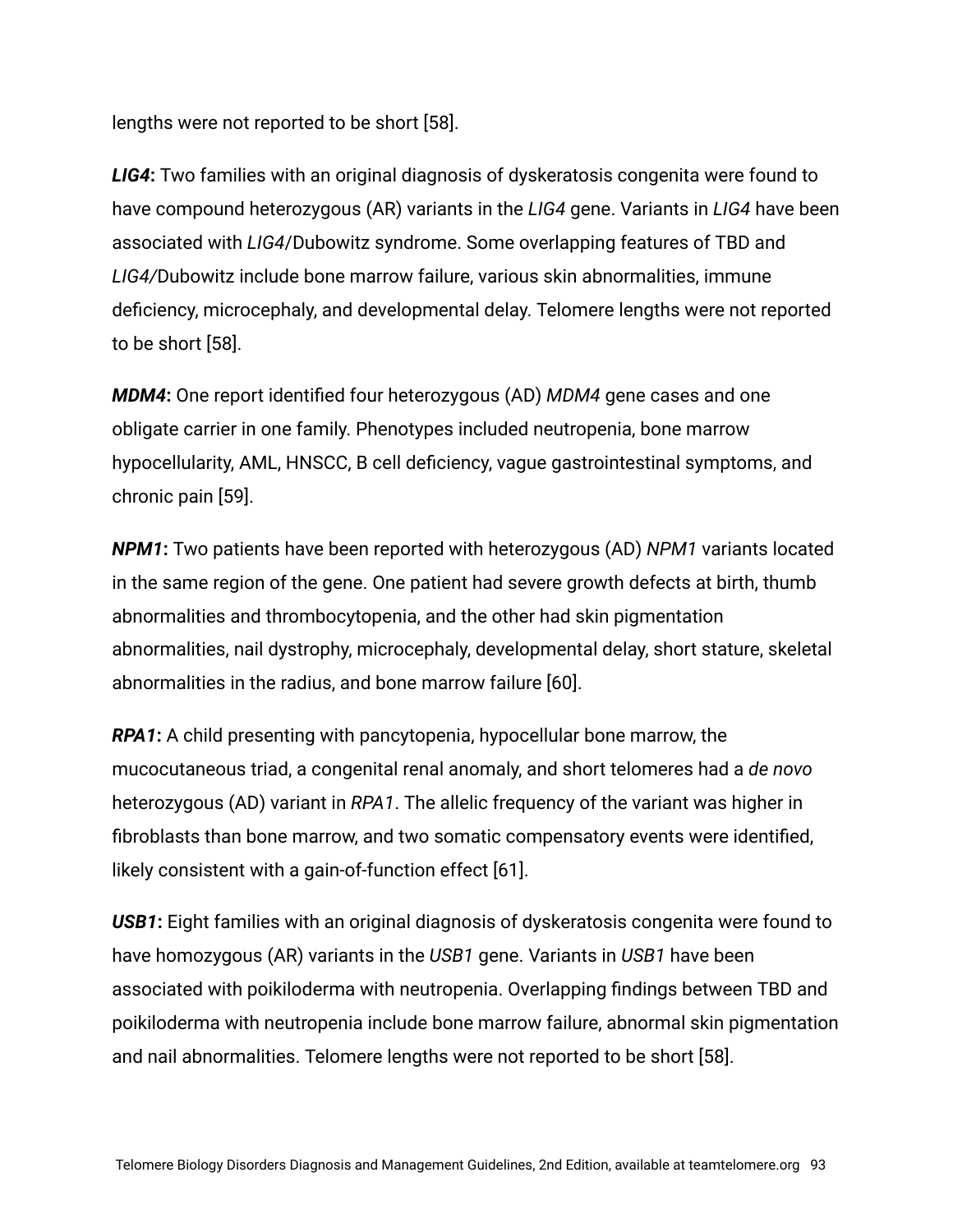#### **Evaluation and Testing**

#### Family and Medical History

A family, individual medical, and cancer history is obtained to help determine whether only the individual being evaluated may have a TBD or whether other family members may also be at risk of having the disorder. In preparation for a genetics evaluation, a family should spend time thinking about relatives on both sides of the family: do any individuals in the family have any findings related to TBD or cancers? This may require speaking with other family members, since some of the features of a TBD are subtle and some individuals may be more private with their health information.

It is important to remember that not every individual with a TBD will have disease features. The symptoms in the family and the age that disease symptoms present may vary. The family history may help the healthcare team in deciding which family member(s) would be the most helpful to evaluate and/or offer testing. Testing the relatives of an individual known to have a TBD may identify other unsuspected family members who have the TBD-associated variant for whom genetic counseling would be beneficial.

#### Testing for TBD

Once the healthcare provider suspects the diagnosis of a TBD, a genetic counseling consultation with the individual and/or family can be helpful in explaining more about TBD, possible inheritance patterns, telomere and molecular genetic testing options, the testing process, and insurance concerns relating to genetic testing. Other concerns may be addressed more precisely once the variant for a specific gene is identified (see "Positive Results" below). Testing may be helpful for other family members to identify their chance of having a TBD or being a carrier of TBD based on the inheritance pattern of the TBD in the family. Individuals with the variant(s) identified in the family should be offered clinical consultation with a qualified medical provider to discuss the screening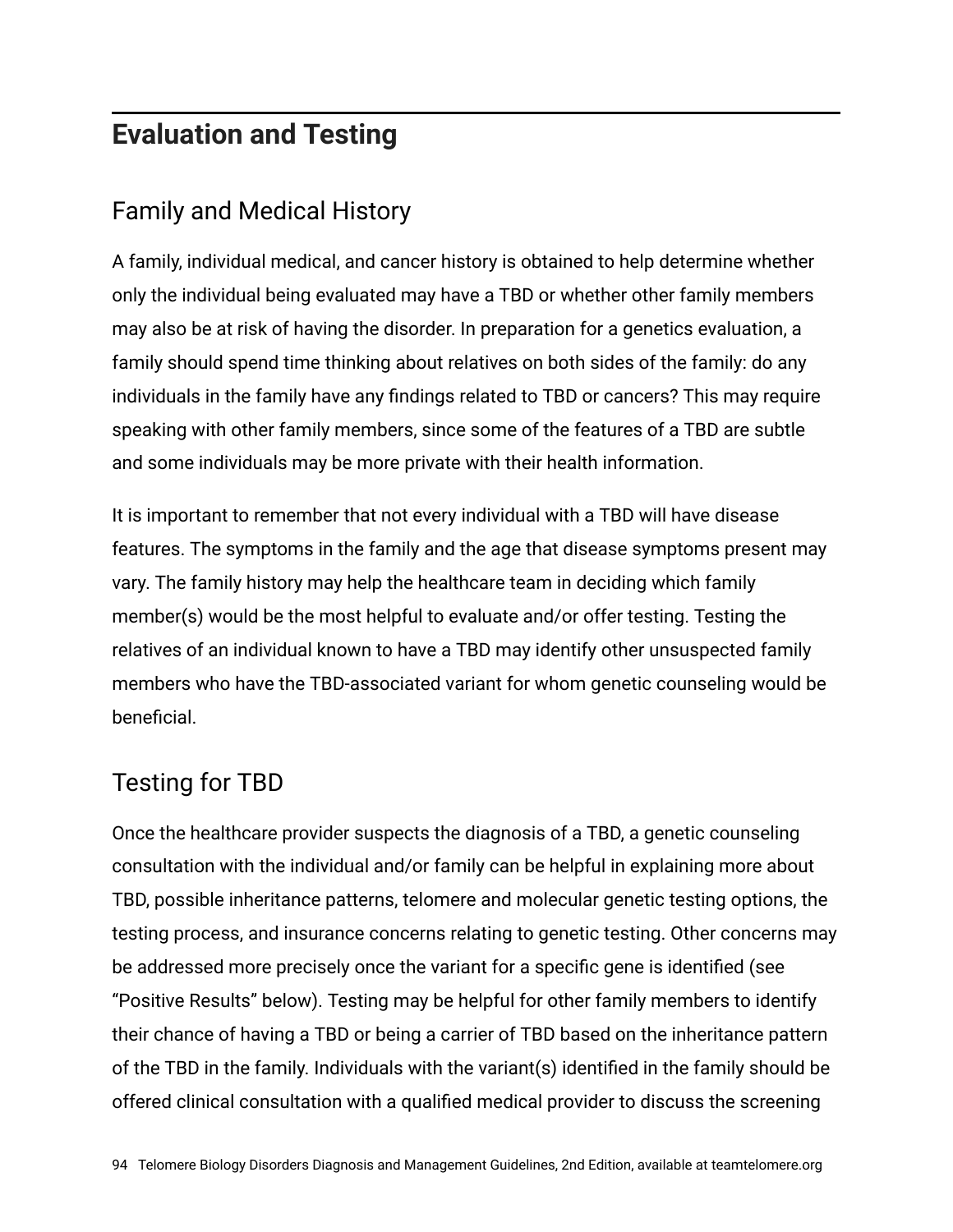recommendations for early detection and appropriate clinical care. (see Chapter 3, Diagnosing TBDs & Subtypes of TBDs.)

#### Telomere Length Measurements

The first step in testing for a suspected TBD is to assess the telomere length in specific subtypes of white blood cells. This test is very sensitive in screening for a TBD known to be associated with short telomeres (see Chapter 3, Diagnosing TBDs & Subtypes of TBDs). If all or nearly all of the white blood cells' telomere lengths (tests commonly evaluate either 2 or 6 subtypes of white blood cells) are determined to be very short (less than 1% length for their age), the test result is consistent with the diagnosis of a TBD. However, it is possible that not all individuals with a TBD will have all very short telomeres.

#### Genetic Testing Methodologies

Once an individual has been identified to have clinical features and/or telomere lengths that are consistent with or suggestive of a TBD, genetic testing is recommended for TBD-associated genes to try to identify a causative gene variant. Historically the term "mutation" was used for many years to refer to a change in the DNA that was thought to be responsible for causing genetic disease. All changes in the DNA are now referred to as "variants" and further described as one of five types of variants: pathogenic (disease causing), likely pathogenic, variant of uncertain significance, likely benign, or benign (does not cause disease). The interpretation of a variant may change over time as more information is known about a specific gene or variant or if additional information becomes available from familial testing. It is important to check in with the testing laboratory periodically as additional information on the familial variant may become available over time that impact the classification.

A genetic counseling session prior to testing for TBD provides individuals with an understanding of general and TBD-specific genetics concepts, as well as the process by which genetic testing occurs and results that may be identified. It is also an opportunity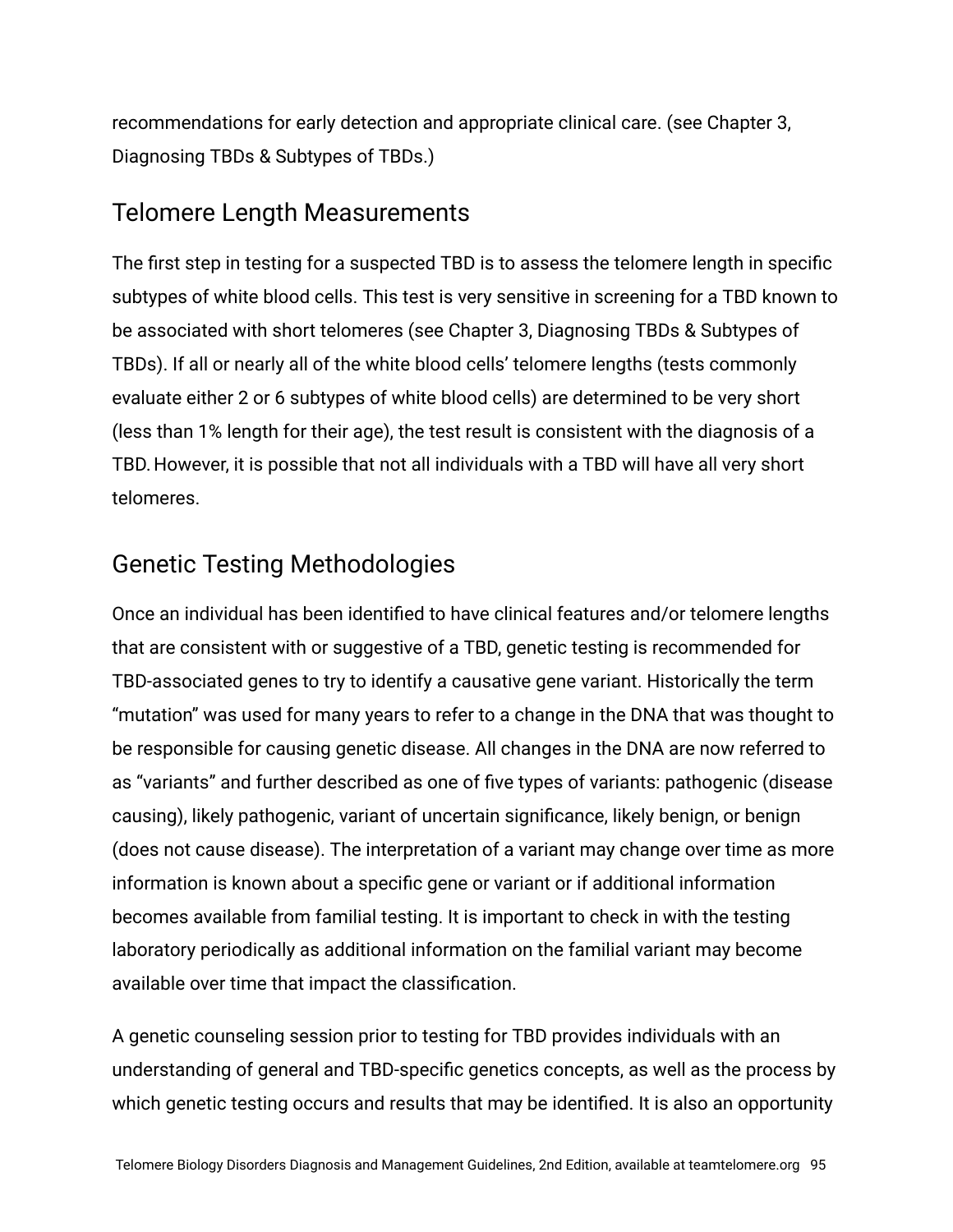to review the testing consent form, and discuss the risks, benefits and limitations of testing.

The decision regarding which TBD genetic test to offer is based on many factors such as whether or not a variant has been previously identified in a family member or whether there are other clinical findings that may suggest a larger set of genes should be evaluated (whole exome or whole genome sequencing).

Targeted testing is appropriate if a variant in a TBD gene has already been identified in a family member. Other family members can then be tested for the specific variant in the TBD gene previously found in the family. However, additional family and medical history should be evaluated prior to testing any individual to determine if there are other findings in them or their family members who are not related to the side of the family with the identified TBD variant that suggest that testing with a larger gene panel would be more appropriate.

The first individual in a family to be tested for TBD genes will most often have Next Generation Sequencing (NGS) panel testing where multiple TBD genes are tested at the same time. Many NGS panels do not test for all known TBD genes due to the constantly expanding number of TBD-associated genes. NGS panels should include sequencing and copy number variant (CNV) analysis of the TBD-associated genes. Analysis of genes by sequencing and CNV testing involve different technologies and look for different types of variants in genes.

Whole exome sequencing (WES) and/or whole genome sequencing (WGS) may be beneficial if an individual has a complex clinical phenotype with atypical findings or if the NGS TBD panel testing was negative. WES will sequence our exons and splice sites, which account for about 2% of our genome. WGS analyzes the whole genome, but currently the interpretation of variants identified in areas outside of the exons and splice sites is often limited. WES/WGS testing increases the complexity of testing, often requiring specimens from family members and creating a greater potential to uncover incidental or secondary findings. As with all genetic testing, comprehensive, informed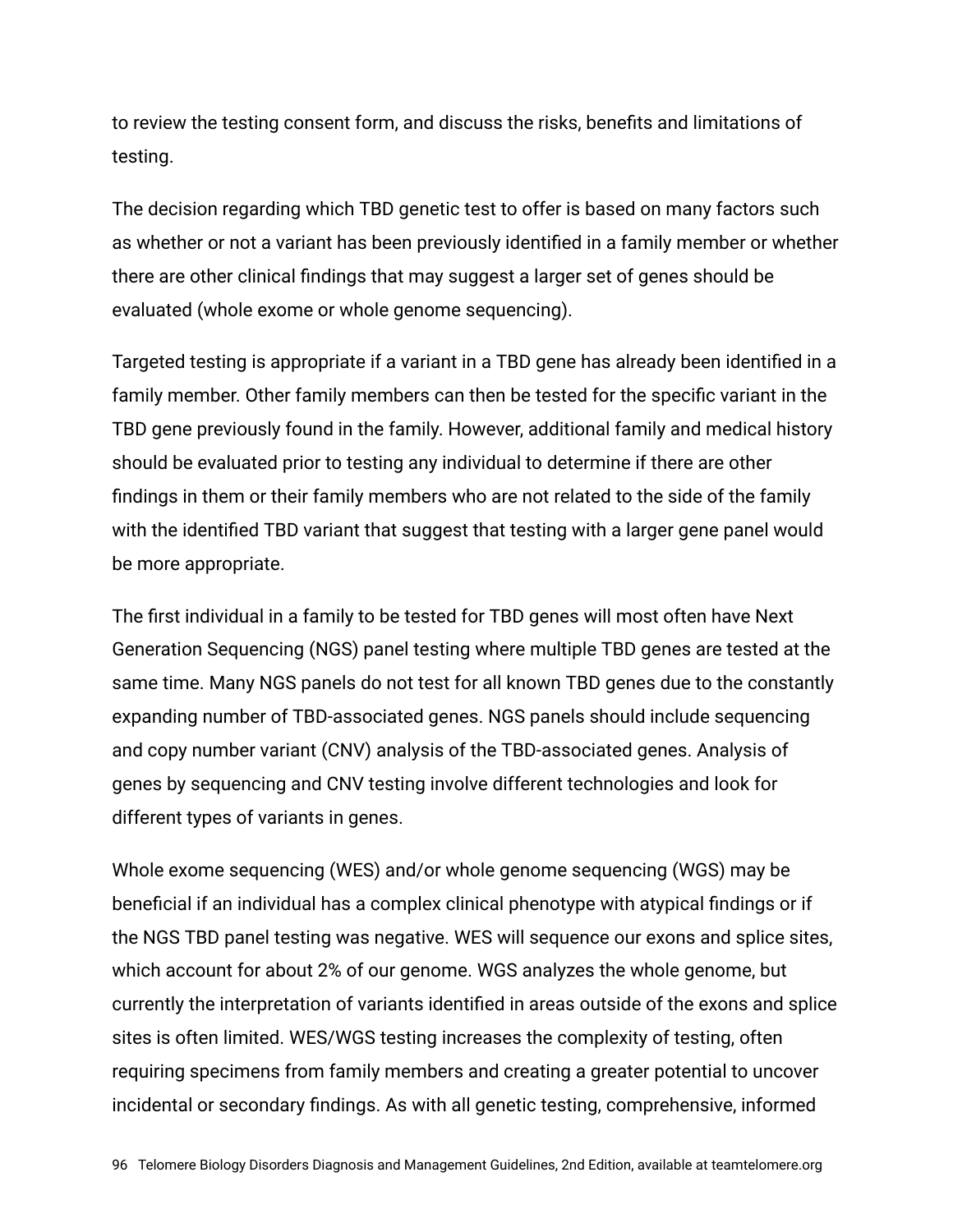consent is needed prior to initiating testing.

#### Interpretation of Test Results

#### Positive Results

If a pathogenic or likely pathogenic variant(s) is identified, the results are considered positive or diagnostic for a TBD. The positive results are provided to the patient. This discussion typically includes an explanation of the specific gene variant and the associated gene, a review of the inheritance of the specific gene in their family, the reproductive implications of the finding, medical screening and management recommendations, and consideration for testing of other family members. The psychosocial implications of a TBD diagnosis are considered and additional resources for support are discussed.

#### Negative Results

When the clinical presentation and telomere length analysis in the individual is consistent with a TBD but no variant is found in a known TBD gene, an as yet unidentified TBD gene may be responsible. Once testing of the clinically available TBD genes has been completed, testing can be put on hold until additional TBD genes have been identified. Alternatively, WES/WGS or research study enrollment may help identify a novel or previously undetectable genetic cause of disease. Individuals with disease can continue to be managed based on their clinical diagnosis at the guidance of their medical team.

#### Variants of Uncertain Significance

A variant of uncertain significance (VUS) is a change in the DNA for which there is not enough current information to determine whether the variant alters how the gene works in the body and is related to disease. It may be that the variant is rare, or has never previously been identified. An assumption that it causes disease cannot be made from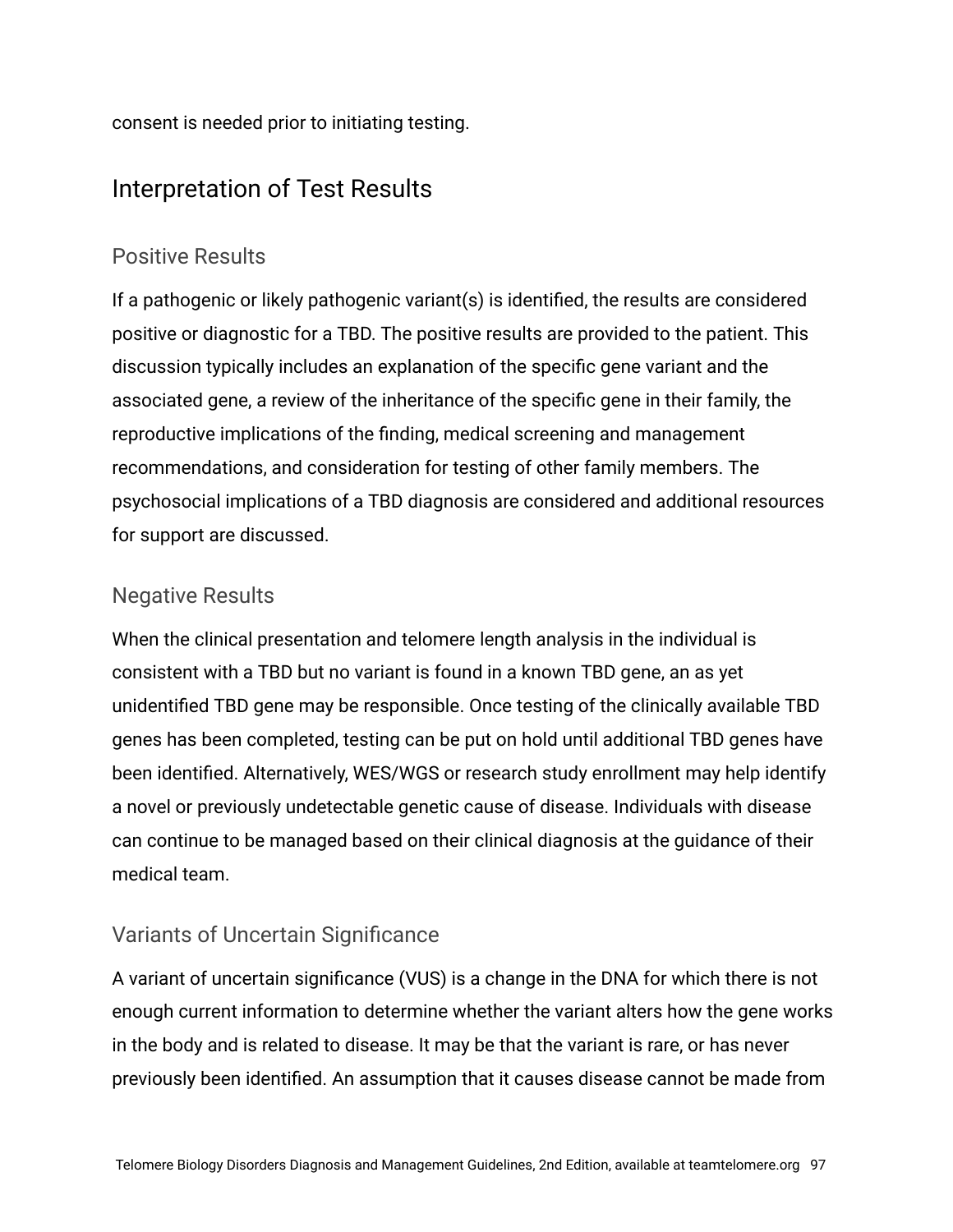the available evidence. If an individual has a VUS, their clinical care and management should be based on their personal and/or family history and not the VUS. Genetic testing technology is rapidly evolving and, in time, may lead to a more certain interpretation of variants currently identified as a VUS.

#### Familial Implications of Genetic Findings

It is important to realize that the results of genetic testing for an individual have health and reproductive implications for family members as well. Further, if the individual with a TBD is being considered for a bone marrow or organ transplant from a relative, testing to assure that the donor relative does not also have a TBD is critical.

After a positive test result, other family members can pursue testing targeting the familial variant, unless there are other indications to consider additional testing for that individual. Information on the specific gene and variant identified will determine which relatives could benefit from testing.

Testing can determine whether one or both parents of the individual have the variant(s), or if the variant is likely a new (*de novo)* variant in their child with a TBD. In rare cases, individuals with a child with a likely *de novo* variant will have another child with a TBD. This is due to germline mosaicism where a parent has a TBD-causing variant in their egg or sperm cells but not in the tissue used in their genetic studies for the TBD. Based on this information, negative parental testing for a variant identified in a child with TBD cannot completely rule out the possibility that a future child will be affected.

After a negative test result, other relatives can be screening with telomere length measurement studies. Telomere length testing may identify other individuals who should follow screening guidelines for TBD findings.

In families where a variant of uncertain significance is identified, additional assessments in family members that include clinical evaluation and telomere length studies can both help identify other relatives with TBD and can help with the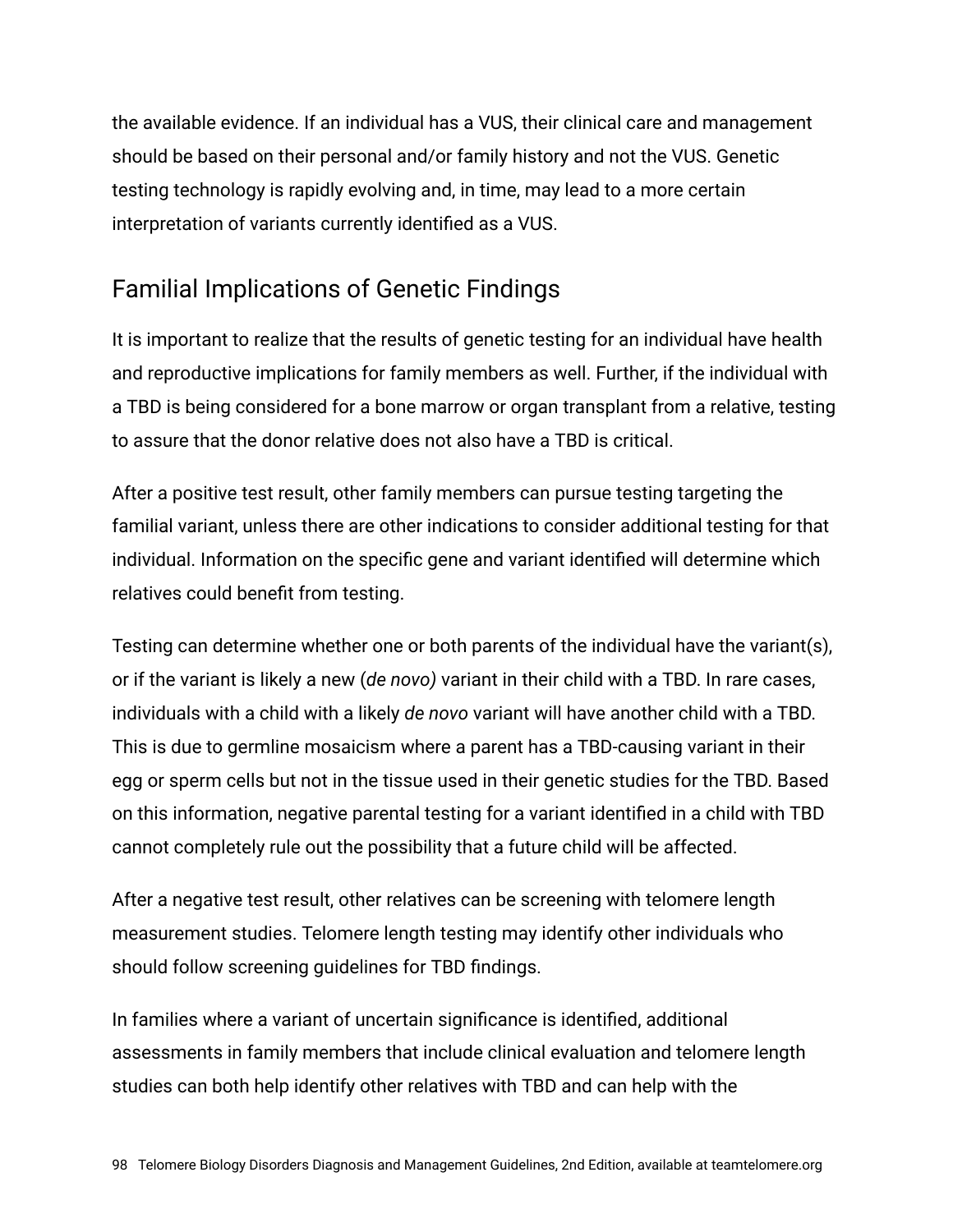interpretation of the familial variant if other individuals with TBD symptoms are also found to have the familial variant. In the absence of confirmed pathogenicity, relatives should be screened and managed based on their clinical symptoms and telomere length measurements under the guidance of their medical team.

#### Samples for Telomere and Molecular Genetic Testing

Different samples may be obtained from an individual for testing based on the technology used for testing and/or other indications. Currently, blood is the sample of choice for telomere length testing. Molecular testing of TBD-associated genes can be performed on blood, saliva, buccal (the area of the cheek inside the mouth) scrapings, bone marrow, or skin. If an individual has myelodysplastic syndrome (MDS), leukemia, previously underwent hematopoietic cell transplant, or is receiving certain treatments like transfusions, germline molecular genetic testing from blood, saliva, buccal scraping, or bone marrow samples may not be accurate. In such situations, genetic testing should be performed on a skin biopsy.

In some cases, genetic testing can be complicated by mosaicism. Mosaicism for a specific genetic disorder may occur after conception in one of two ways. An individual may acquire a somatic disease-causing variant that was not in their original germline cells. Additionally they may have a revertant mosaicism in which they originally had a disease-causing variant that was changed back to the "normal" DNA sequence. It is difficult to know when the mosaicism associated variant occurred, so which organ system(s) are involved usually cannot be identified. Suspected revertant mosaicism has been reported in TBD and has the potential to lead to a false negative finding on samples containing blood [62]. If an individual with clinical symptoms highly suggestive of TBD has negative testing, repeat studies on an alternate tissue such as skin can be considered.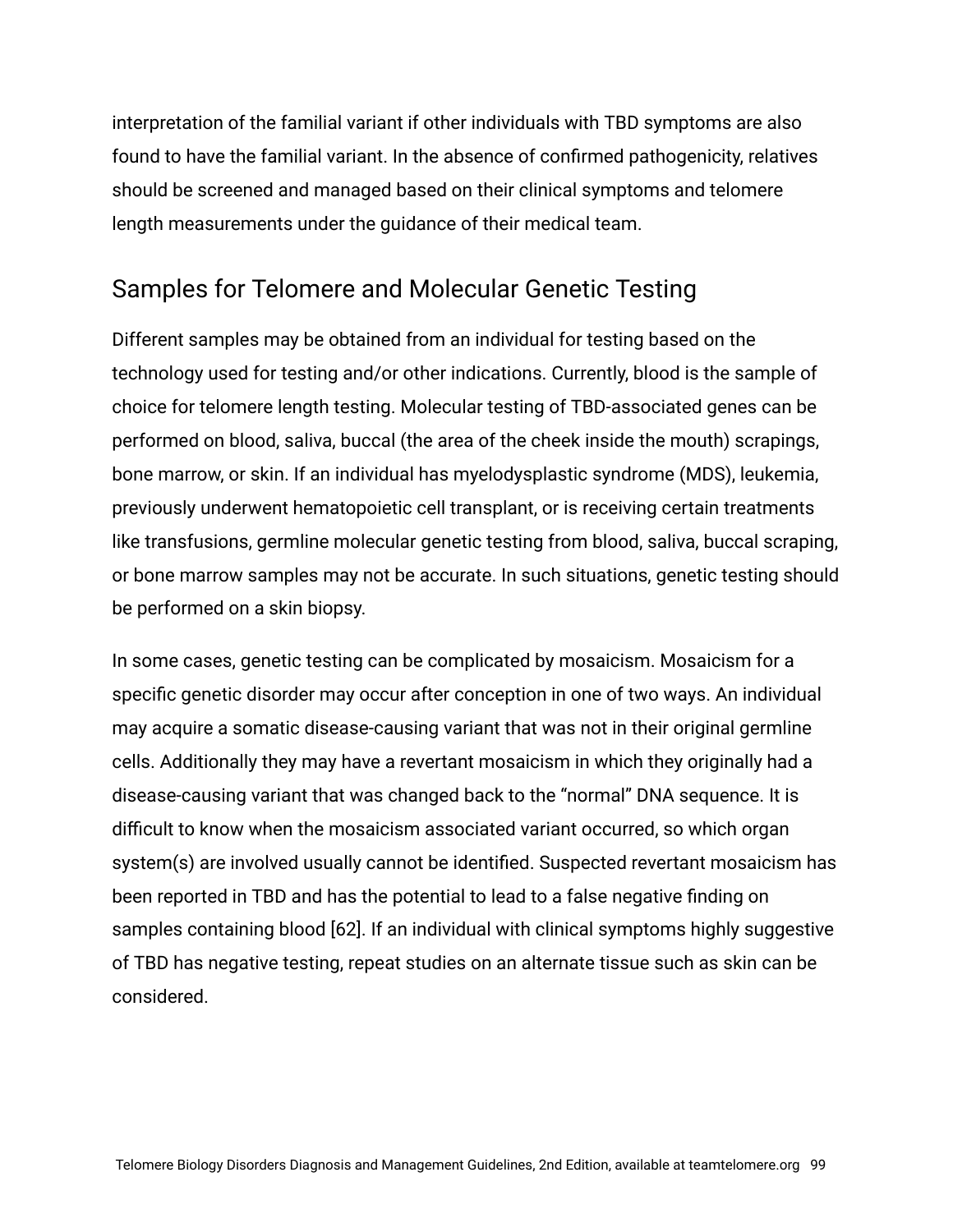## **Reproductive Options**

There are multiple reproductive options available for individuals with an increased chance of having a child with TBD that can be reviewed in detail by a preconception or prenatal genetic counselor. Decisions regarding reproductive planning are personal choices based on individual beliefs, religious practices and ethical values. Families may choose to have an unassisted pregnancy without genetic testing until after the birth of the child and/or wait until the child shows clinical signs of the TBD. Other families may choose not to have children or may consider adoption.

Other individuals may wish to have children with the help of various reproductive technologies. There are currently several options for reducing the chance a child will have the familial TBD including using donor gametes (egg or sperm), prenatal diagnostic testing (chorionic villus sampling [CVS] or amniocentesis) for known variant(s), and in vitro fertilization (IVF) with preimplantation genetic testing (PGT). Prenatal diagnosis is not expected to impact treatment during pregnancy, thus prenatal diagnosis is most commonly sought either for medical management planning following delivery, for consideration of pregnancy termination, or to confirm IVF-PGT results. IVF-PGT can also select for the HLA (human leukocyte antigen) type of an embryo to have a child who is both unaffected with TBD and a potential bone marrow donor to an affected sibling who may need a transplant in the future.

The process of IVF with PGT is time consuming, as well as physically, psychologically, and financially demanding. In order to confirm that the laboratory performing PGT will be able to identify the presence or absence of the variant(s) in an embryo, DNA samples from the individual with TBD and their parents and possibly other family members are requested in order to develop an accurate genetic test. Multiple IVF and PGT cycles may be required to achieve a pregnancy. PGT is not a guarantee that a child will be unaffected but rather a test that reduces the possibility that a future child will have a TBD.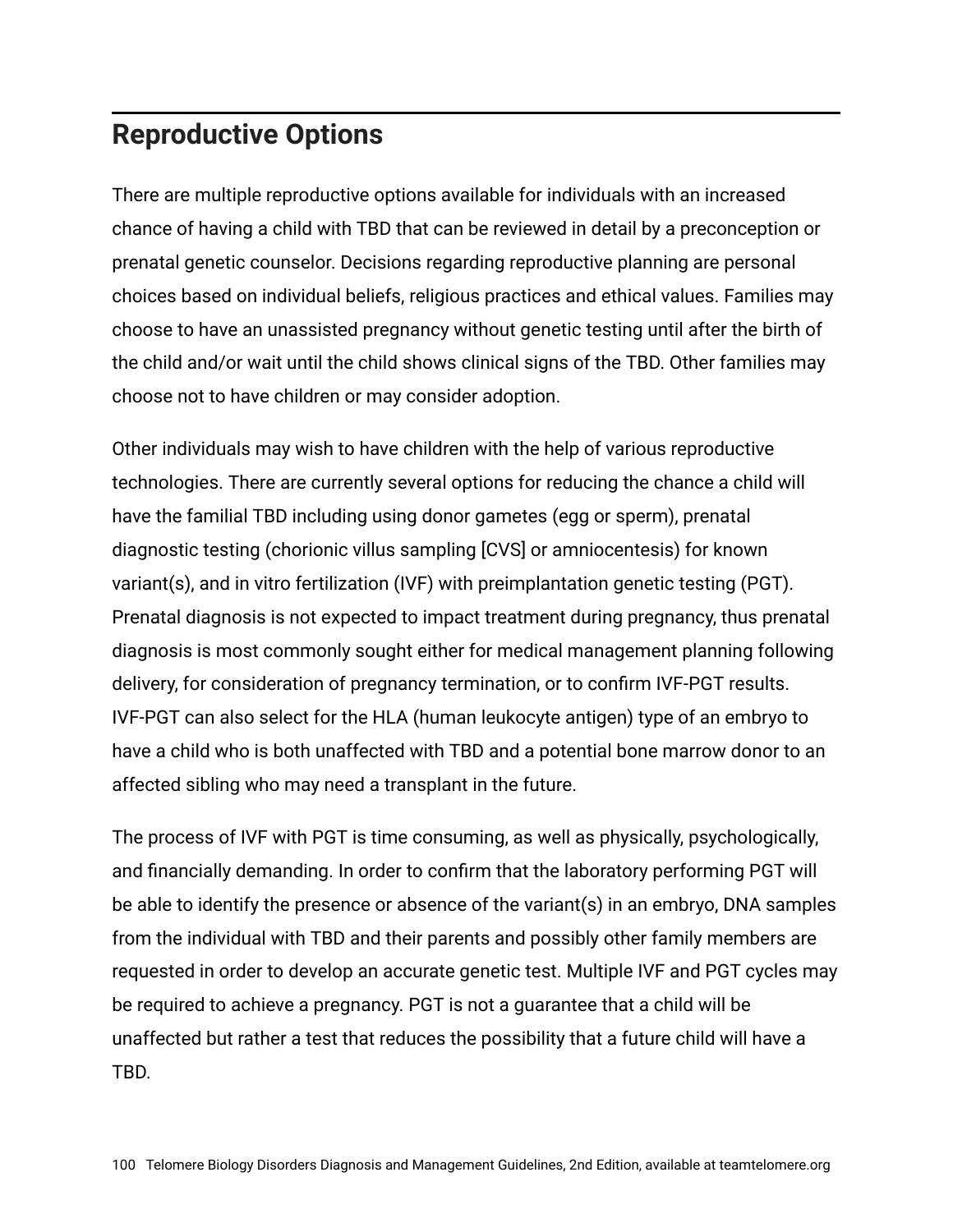Telomere length measurements cannot be performed as a part of IVF-PGT or prenatal diagnostic testing at this time, thus families who do not have a known familial variant have fewer reproductive options available to them. A blood sample can be obtained after birth for telomere length analysis. For families with a VUS in a TBD-associated gene, our incomplete understanding of the genetic finding limits the availability and utility of reproductive options. Families with uncertain findings should seek genetic counseling to learn more about their options based on the current interpretation of the familial variant. Women with a TBD who are considering pregnancy should be offered consultation with a medical provider to discuss potential health risks during pregnancy (See Chapter 21, Gynecologic and Obstetric Considerations). Surrogacy may be an option for women with a TBD depending on laws and services in their area.

#### **Summary**

Genetic testing for TBD requires a comprehensive clinical and family-oriented approach. Genetic counselors should be included as an integral part of the medical team for patients and families with TBD. A local genetic counselor can be found through the <https://www.aboutgeneticcounselors.org/> website.

#### **References**

- 1. Savage SA, Niewisch MR. Dyskeratosis Congenita and Related Telomere Biology Disorders. 2009 Nov 12 [updated 2022 Mar 31]. In: Adam MP, Ardinger HH, Pagon RA, Wallace SE, Bean LJH, Gripp KW, Mirzaa GM, Amemiya A, editors. *GeneReviews*® [Internet]. Seattle (WA): University of Washington, Seattle; 1993–2022.
- 2. Guo Y, Kartawinata M, Li J, et al. Inherited bone marrow failure associated with germline mutation of ACD, the gene encoding telomere protein TPP1. *Blood*. 2014;124(18):2767-2774.
- 3. Kocak H, Ballew BJ, Bisht K, et al. Hoyeraal-Hreidarsson syndrome caused by a germline mutation in the TEL patch of the telomere protein TPP1. *Genes Dev*. 2014;28(19):2090-2102.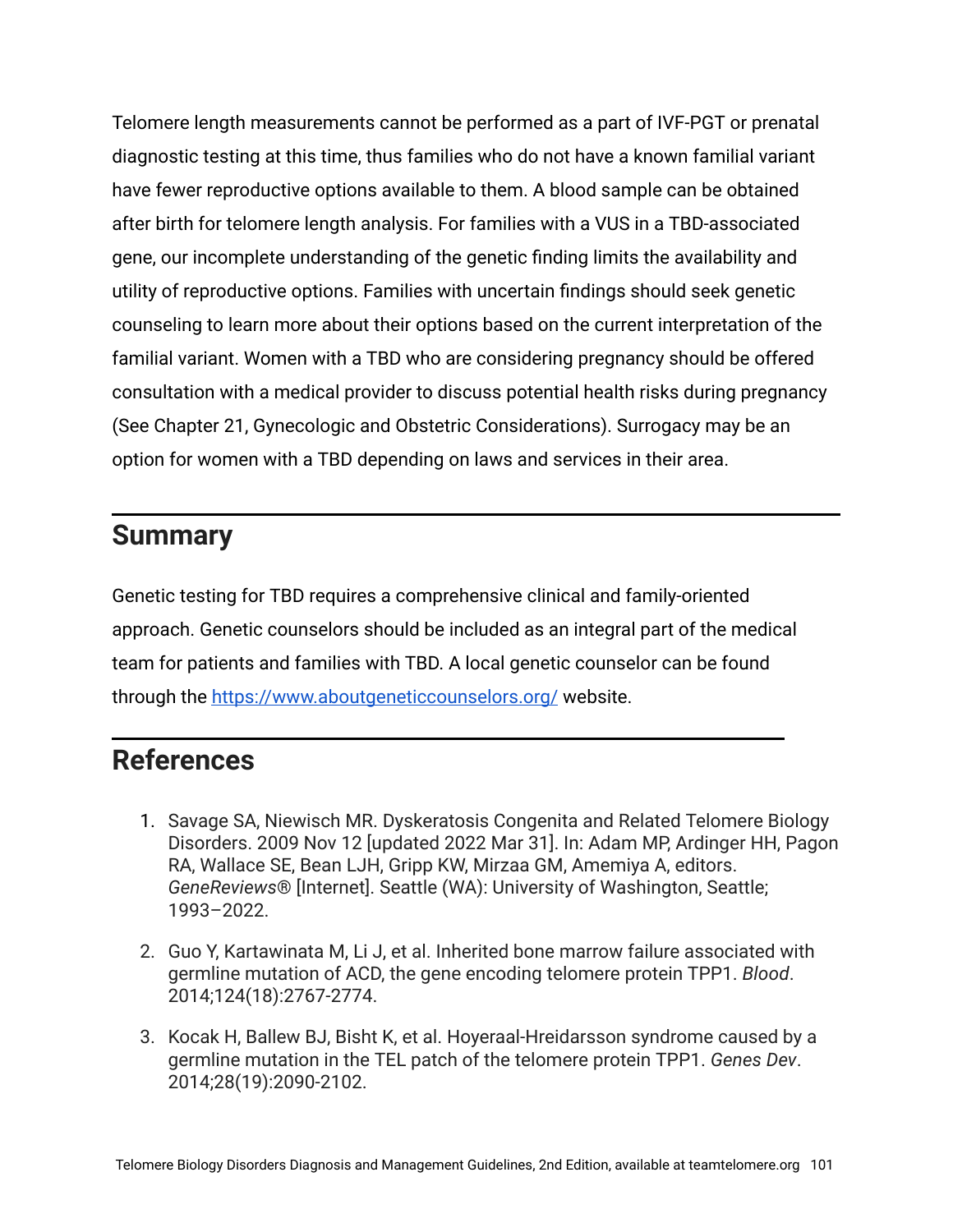- 4. Anderson BH, Kasher PR, Mayer J, et al. Mutations in CTC1, encoding conserved telomere maintenance component 1, cause Coats plus. *Nat Genet*. 2012;44(3):338-342.
- 5. Polvi A, Linnankivi T, Kivelä T, et al. Mutations in CTC1, encoding the CTS telomere maintenance complex component 1, cause cerebroretinal microangiopathy with calcifications and cysts. *Am J Hum Genet*. 2012;90(3):540-549.
- 6. Walne AJ, Bhagat T, Kirwan M, et al. Mutations in the telomere capping complex in bone marrow failure and related syndromes. *Haematologica*. 2013;98(3):334-338.
- 7. Keller RB, Gagne KE, Usmani GN, et al. CTC1 Mutations in a patient with dyskeratosis congenita. *Pediatr Blood Cancer*. 2012;59(2):311-314.
- 8. Shen W, Kerr CM, Przychozen B, et al. Impact of germline CTC1 alterations on telomere length in acquired bone marrow failure. *Br J Haematol*. 2019;185(5):935-939.
- 9. Anderson BH, Kasher PR, Mayer J, et al. Mutations in CTC1, encoding conserved telomere maintenance component 1, cause Coats plus. *Nat Genet*. 2012;44(3):338-342.
- 10.Sznajer Y, Baumann C, David A, et al. Further delineation of the congenital form of X-linked dyskeratosis congenita (Hoyeraal-Hreidarsson syndrome). *Eur J Pediatr*. 2003;162(12):863-867.
- 11.Kanegane H, Kasahara Y, Okamura J, et al. Identification of DKC1 gene mutations in Japanese patients with X-linked dyskeratosis congenita. *Br J Haematol*. 2005;129(3):432-434.
- 12.Hisata S, Sakaguchi H, Kanegane H, et al. A Novel Missense Mutation of DKC1 In Dyskeratosis Congenita With Pulmonary Fibrosis. *Sarcoidosis Vasc Diffuse Lung Dis*. 2013;30(3):221-225.
- 13.Gaysinskaya V, Stanley SE, Adam S, Armanios M. Synonymous Mutation in DKC1 Causes Telomerase RNA Insufficiency Manifesting as Familial Pulmonary Fibrosis. *Chest*. 2020;158(6):2449-2457.
- 14.Alder JK, Parry EM, Yegnasubramanian S, et al. Telomere phenotypes in females with heterozygous mutations in the dyskeratosis congenita 1 (DKC1) gene. *Hum Mutat*. 2013;34(11):1481-1485.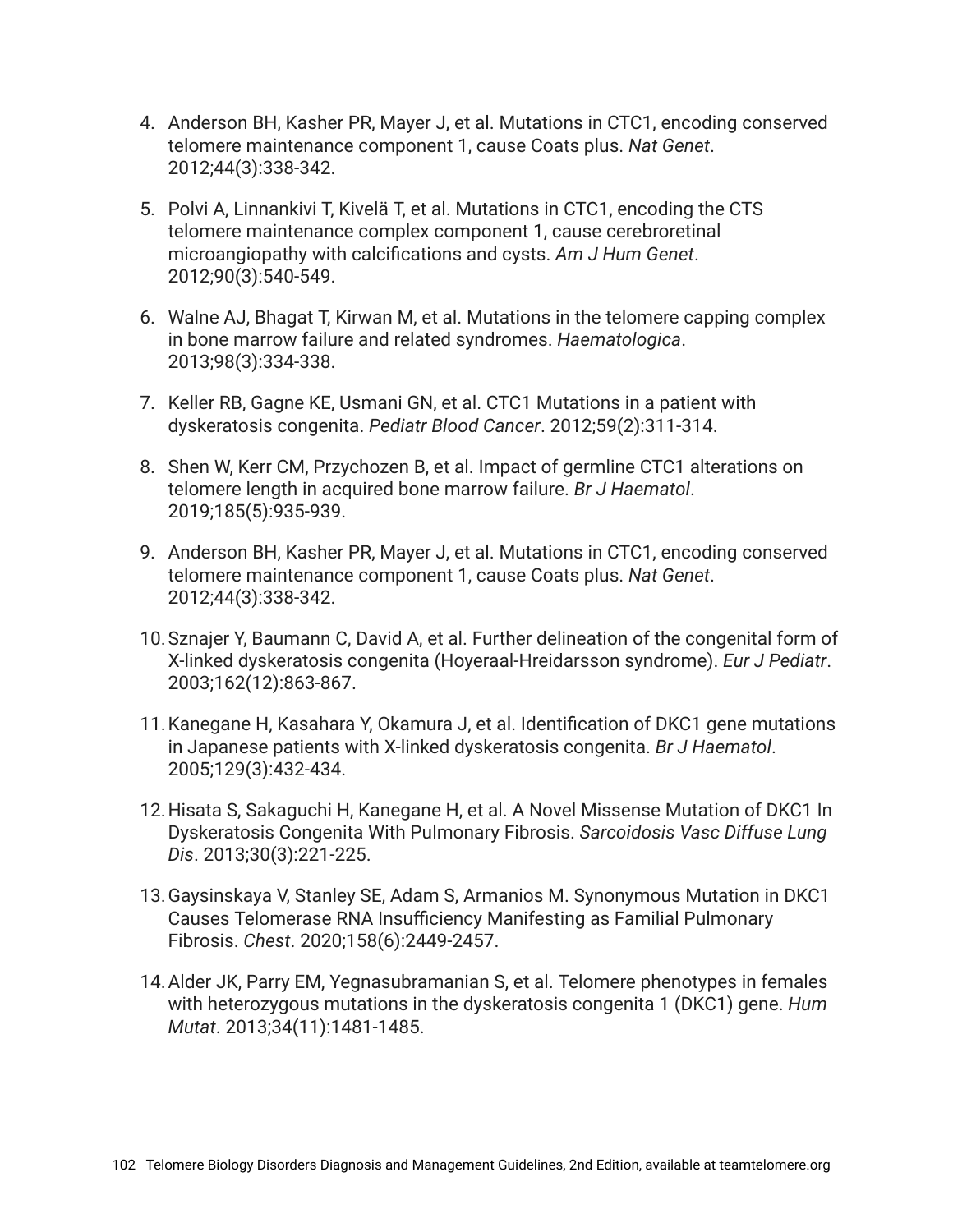- 15.Xu J, Khincha PP, Giri N, Alter BP, Savage SA, Wong JM. Investigation of chromosome X inactivation and clinical phenotypes in female carriers of DKC1 mutations. *Am J Hematol*. 2016;91(12):1215-1220.
- 16.Parry EM, Alder JK, Lee SS, et al. Decreased dyskerin levels as a mechanism of telomere shortening in X-linked dyskeratosis congenita. *J Med Genet*. 2011;48(5):327-333.
- 17.Devriendt K, Matthijs G, Legius E, et al. Skewed X-chromosome inactivation in female carriers of dyskeratosis congenita. *Am J Hum Genet*. 1997;60(3):581-587.
- 18.Stanley SE, Gable DL, Wagner CL, et al. Loss-of-function mutations in the RNA biogenesis factor NAF1 predispose to pulmonary fibrosis-emphysema. *Sci Transl Med*. 2016;8(351):351ra107.
- 19.Vulliamy T, Beswick R, Kirwan M, et al. Mutations in the telomerase component NHP2 cause the premature ageing syndrome dyskeratosis congenita. *Proc Natl Acad Sci USA*. 2008;105(23):8073-8078.
- 20.Erdem M, Tüfekçi Ö, Yılmaz Ş, Alacacıoğlu İ, Ören H. Long-Term Follow-Up of a Case with Dyskeratosis Congenita Caused by NHP2-V126M/X154R Mutation: Genotype-Phenotype Association. *Acta Haematol*. 2019;141(1):28-31.
- 21.Benyelles M, O'Donohue MF, Kermasson L, et al. NHP2 deficiency impairs rRNA biogenesis and causes pulmonary fibrosis and Høyeraal-Hreidarsson syndrome. *Hum Mol Genet*. 2020;29(6):907-922.
- 22.Walne AJ, Vulliamy T, Marrone A, et al. Genetic heterogeneity in autosomal recessive dyskeratosis congenita with one subtype due to mutations in the telomerase-associated protein NOP10. *Hum Mol Genet*. 2007;16(13):1619-1629.
- 23.Balogh E, Chandler JC, Varga M, et al. Pseudouridylation defect due to *DKC1* and *NOP10* mutations causes nephrotic syndrome with cataracts, hearing impairment, and enterocolitis. *Proc Natl Acad Sci U S A*. 2020;117(26):15137-15147.
- 24.Benyelles M, Episkopou H, O'Donohue MF, et al. Impaired telomere integrity and rRNA biogenesis in PARN-deficient patients and knock-out models. *EMBO Mol Med*. 2019;11(7):e10201.
- 25.Zeng T, Lv G, Chen X, et al. CD8+ T-cell senescence and skewed lymphocyte subsets in young Dyskeratosis Congenita patients with PARN and DKC1 mutations. *J Clin Lab Anal*. 2020;34(9):e23375.
- 26.Burris AM, Ballew BJ, Kentosh JB, et al. Hoyeraal-Hreidarsson Syndrome due to PARN Mutations: Fourteen Years of Follow-Up. *Pediatr Neurol*. 2016;56:62-68.e1.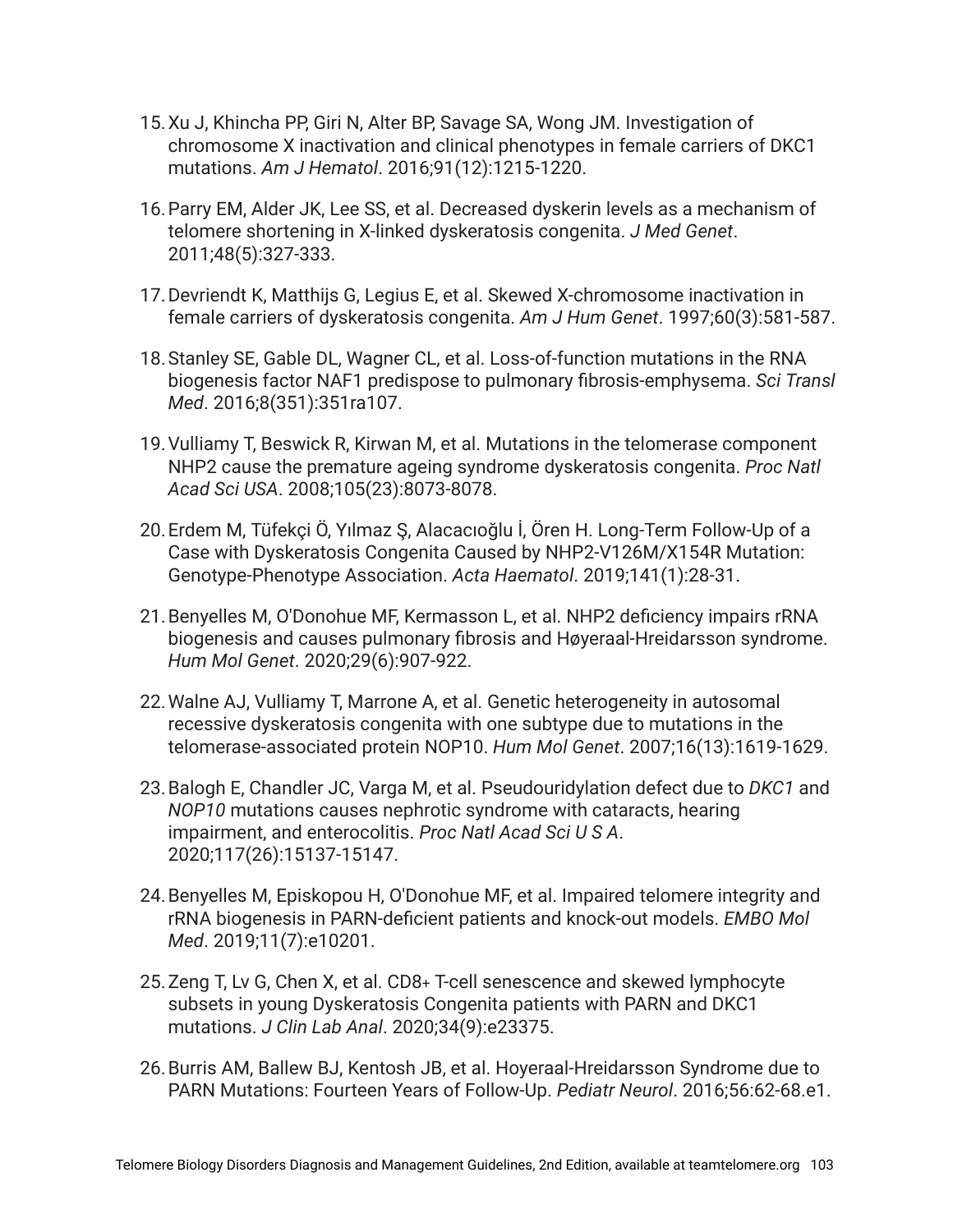- 27.Belaya Z, Golounina O, Nikitin A, et al. Multiple bilateral hip fractures in a patient with dyskeratosis congenita caused by a novel mutation in the PARN gene. *Osteoporos Int*. 2021;32(6):1227-1231.
- 28.Takai H, Jenkinson E, Kabir S, et al. A POT1 mutation implicates defective telomere end fill-in and telomere truncations in Coats plus. *Genes Dev*. 2016;30(7):812-826.
- 29.Wu Y, Poulos RC, Reddel RR. Role of POT1 in Human Cancer. *Cancers (Basel)*. 2020;12(10):2739.
- 30.Ballew BJ, Joseph V, De S, et al. A recessive founder mutation in regulator of telomere elongation helicase 1, RTEL1, underlies severe immunodeficiency and features of Hoyeraal Hreidarsson syndrome. *PLoS Genet*. 2013;9(8):e1003695.
- 31.Ziv A, Werner L, Konnikova L, et al. An RTEL1 Mutation Links to Infantile-Onset Ulcerative Colitis and Severe Immunodeficiency. *J Clin Immunol*. 2020;40(7):1010-1019.
- 32.Ballew BJ, Yeager M, Jacobs K, et al. Germline mutations of regulator of telomere elongation helicase 1, RTEL1, in Dyskeratosis congenita. *Hum Genet*. 2013;132(4):473-480.
- 33.Speckmann C, Sahoo SS, Rizzi M, et al. Clinical and Molecular Heterogeneity of RTEL1 Deficiency. *Front Immunol*. 2017;8:449.
- 34.Cardoso SR, Ellison ACM, Walne AJ, et al. Myelodysplasia and liver disease extend the spectrum of RTEL1 related telomeropathies. *Haematologica*. 2017;102(8):e293-e296.
- 35.Chiu V, Hogen R, Sher L, et al. Telomerase Variants in Patients with Cirrhosis Awaiting Liver Transplantation. *Hepatology*. 2019;69(6):2652-2663.
- 36.Marsh JCW, Gutierrez-Rodrigues F, Cooper J, et al. Heterozygous *RTEL1* variants in bone marrow failure and myeloid neoplasms. *Blood Adv*. 2018;2(1):36-48.
- 37.Borie R, Bouvry D, Cottin V, et al. Regulator of telomere length 1 (*RTEL1*) mutations are associated with heterogeneous pulmonary and extra-pulmonary phenotypes. *Eur Respir J*. 2019;53(2):1800508.
- 38.Simon AJ, Lev A, Zhang Y, et al. Mutations in STN1 cause Coats plus syndrome and are associated with genomic and telomere defects. *J Exp Med*. 2016;213(8):1429-1440.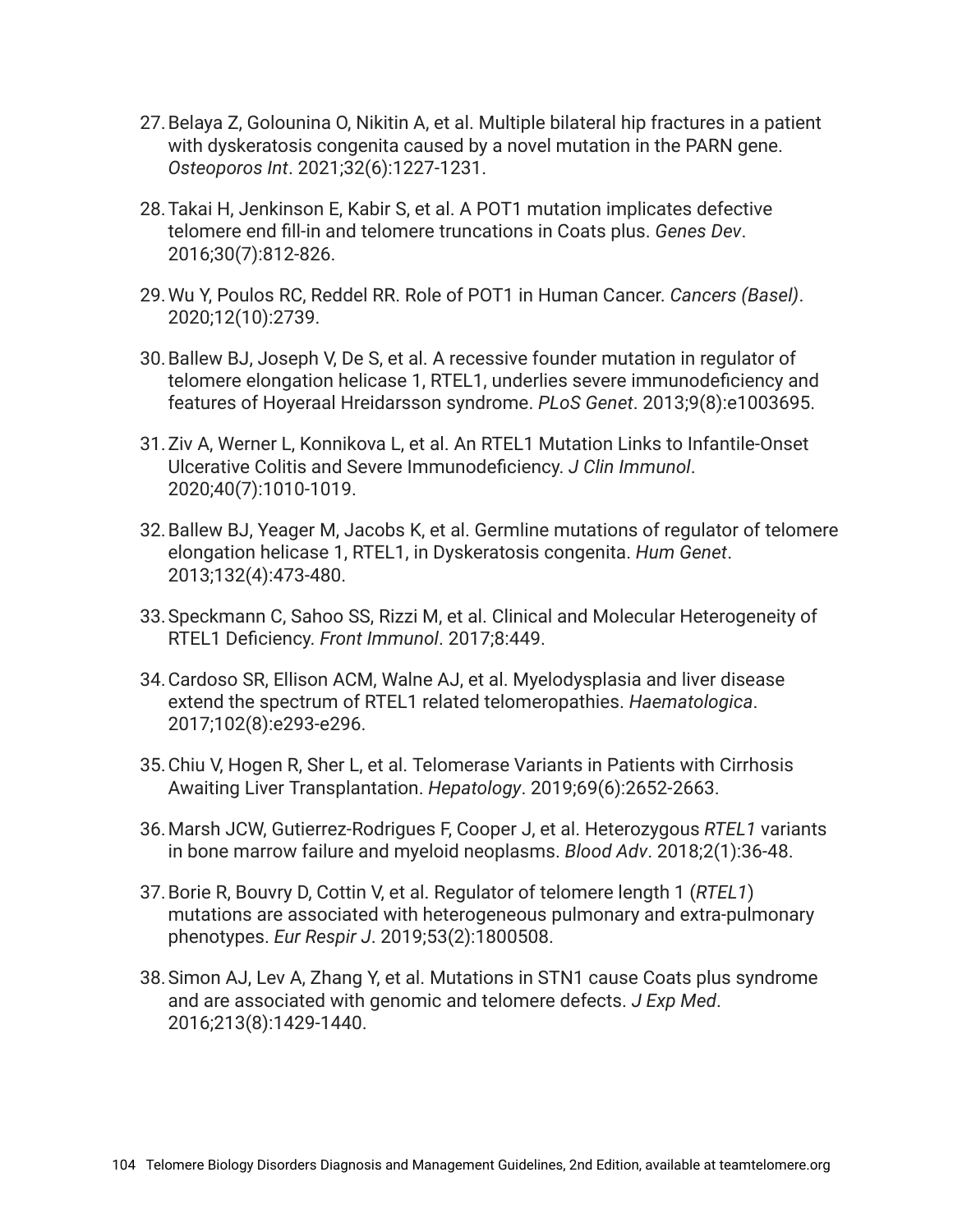- 39.Hoffman TW, van Moorsel CHM, Borie R, Crestani B. Pulmonary phenotypes associated with genetic variation in telomere-related genes. *Curr Opin Pulm Med*. 2018;24(3):269-280.
- 40.Calado RT, Regal JA, Kleiner DE, et al. A spectrum of severe familial liver disorders associate with telomerase mutations. *PLoS One*. 2009;4(11):e7926. Published 2009 Nov 20.
- 41.Knudson M, Kulkarni S, Ballas ZK, Bessler M, Goldman F. Association of immune abnormalities with telomere shortening in autosomal-dominant dyskeratosis congenita. *Blood*. 2005;105(2):682-688.
- 42.Vulliamy T, Marrone A, Szydlo R, Walne A, Mason PJ, Dokal I. Disease anticipation is associated with progressive telomere shortening in families with dyskeratosis congenita due to mutations in TERC. *Nat Genet*. 2004;36(5):447-449.
- 43.Vulliamy TJ, Marrone A, Knight SW, Walne A, Mason PJ, Dokal I. Mutations in dyskeratosis congenita: their impact on telomere length and the diversity of clinical presentation. *Blood*. 2006;107(7):2680-2685.
- 44.Armanios MY, Chen JJ, Cogan JD, et al. Telomerase mutations in families with idiopathic pulmonary fibrosis. *N Engl J Med*. 2007;356(13):1317-1326.
- 45.Alder JK, Hanumanthu VS, Strong MA, et al. Diagnostic utility of telomere length testing in a hospital-based setting. *Proc Natl Acad Sci USA*. 2018;115(10):E2358-E2365.
- 46.Du HY, Pumbo E, Ivanovich J, et al. TERC and TERT gene mutations in patients with bone marrow failure and the significance of telomere length measurements. *Blood*. 2009;113(2):309-316.
- 47.Ly H, Schertzer M, Jastaniah W, et al. Identification and functional characterization of 2 variant alleles of the telomerase RNA template gene (TERC) in a patient with dyskeratosis congenita. *Blood*. 2005;106(4):1246-1252.
- 48.Vulliamy TJ, Kirwan MJ, Beswick R, et al. Differences in disease severity but similar telomere lengths in genetic subgroups of patients with telomerase and shelterin mutations. *PLoS One*. 2011;6(9):e24383.
- 49.Norberg A, Rosén A, Raaschou-Jensen K, et al. Novel variants in Nordic patients referred for genetic testing of telomere-related disorders. *Eur J Hum Genet*. 2018;26(6):858-867.
- 50.Arish N, Petukhov D, Wallach-Dayan SB. The Role of Telomerase and Telomeres in Interstitial Lung Diseases: From Molecules to Clinical Implications. *Int J Mol Sci*. 2019;20(12):2996.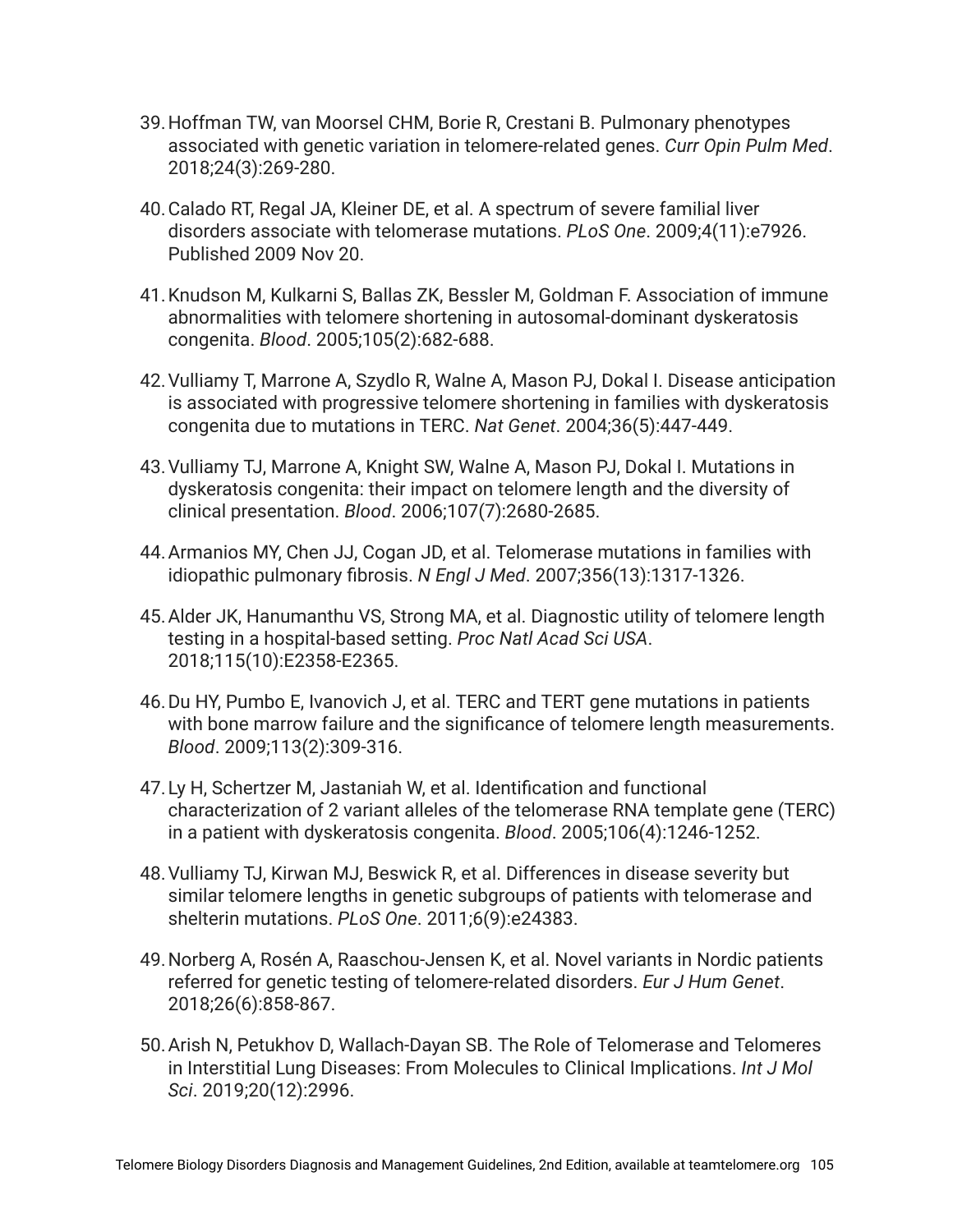- 51.Marrone A, Walne A, Tamary H, et al. Telomerase reverse-transcriptase homozygous mutations in autosomal recessive dyskeratosis congenita and Hoyeraal-Hreidarsson syndrome. *Blood*. 2007;110(13):4198-4205.
- 52.Savage SA, Giri N, Baerlocher GM, Orr N, Lansdorp PM, Alter BP. TINF2, a component of the shelterin telomere protection complex, is mutated in dyskeratosis congenita. *Am J Hum Genet*. 2008;82(2):501-509.
- 53.Walne AJ, Vulliamy T, Beswick R, Kirwan M, Dokal I. TINF2 mutations result in very short telomeres: analysis of a large cohort of patients with dyskeratosis congenita and related bone marrow failure syndromes. *Blood*. 2008;112(9):3594-3600.
- 54.Zhong F, Savage SA, Shkreli M, et al. Disruption of telomerase trafficking by TCAB1 mutation causes dyskeratosis congenita. *Genes Dev*. 2011;25(1):11-16.
- 55.Shao Y, Feng S, Huang J, Huo J, You Y, Zheng Y. A unique homozygous WRAP53 Arg298Trp mutation underlies dyskeratosis congenita in a Chinese Han family. *BMC Med Genet*. 2018;19(1):40.
- 56.Gable DL, Gaysinskaya V, Atik CC, et al. *ZCCHC8*, the nuclear exosome targeting component, is mutated in familial pulmonary fibrosis and is required for telomerase RNA maturation. *Genes Dev*. 2019;33(19-20):1381-1396.
- 57.Touzot F, Callebaut I, Soulier J, et al. Function of Apollo (SNM1B) at telomere highlighted by a splice variant identified in a patient with Hoyeraal-Hreidarsson syndrome. *Proc Natl Acad Sci USA*. 2010;107(22):10097-10102.
- 58.Walne AJ, Collopy L, Cardoso S, et al. Marked overlap of four genetic syndromes with dyskeratosis congenita confounds clinical diagnosis. *Haematologica*. 2016;101(10):1180-1189.
- 59.Toufektchan E, Lejour V, Durand R, et al. Germline mutation of *MDM4*, a major p53 regulator, in a familial syndrome of defective telomere maintenance. *Sci Adv*. 2020;6(15):eaay3511.
- 60.Nachmani D, Bothmer AH, Grisendi S, et al. Germline NPM1 mutations lead to altered rRNA 2'-O-methylation and cause dyskeratosis congenita. *Nat Genet*. 2019;51(10):1518-1529.
- 61.Sharma R, Sahoo SS, Honda M, et al. Gain-of-Function Mutations in RPA1 Cause a Syndrome with Short Telomeres and Somatic Genetic Rescue. *Blood*. 2021;blood.2021011980.